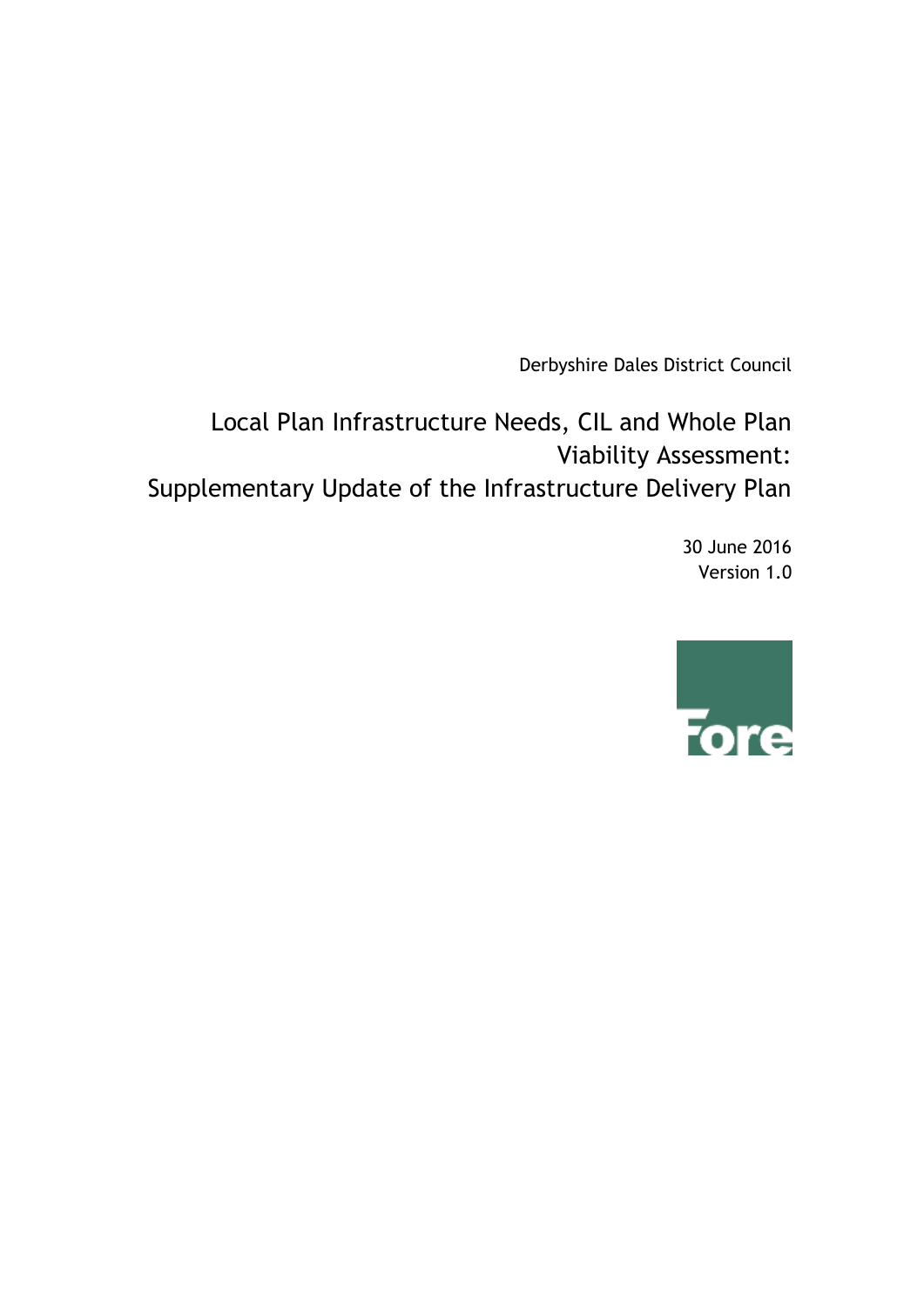

## **Contents**

| 1            | Introduction                                                  | 1                       |
|--------------|---------------------------------------------------------------|-------------------------|
| 1.1          | Background                                                    | 1                       |
| 1.2          | Format of the Report                                          | $\overline{2}$          |
| $\mathbf{2}$ | <b>Evidence Base for the Updated IDP</b>                      | $\overline{\mathbf{3}}$ |
| 2.1          | Derbyshire County Council Infrastructure Plan 2013            | 3                       |
| 2.2          | Derbyshire Dales Local Plan Infrastructure Delivery Plan 2014 | $\overline{\mathbf{4}}$ |
| 2.3          | Recent Stakeholder Engagement                                 | 5                       |
| 3            | <b>Content of the Revised IDP</b>                             | 7                       |
| 3.1          | Transport                                                     | 7                       |
| 3.2          | Utilities and Environment                                     | 11                      |
| 3.3          | <b>Community Services</b>                                     | 13                      |
| 4            | Implications for the Local Plan                               | 18                      |
| 4.1          | Introduction                                                  | 18                      |
| 4.2          | Local Highways                                                | 18                      |
| 4.3          | Rail                                                          | 18                      |
| 4.4          | Walking and Cycling                                           | 19                      |
| 4.5          | Utilities and Telecommunications                              | 19                      |
| 4.6          | Health                                                        | 19                      |
| 4.7          | Education                                                     | 19                      |
| 4.8          | <b>Commmunity Facilities</b>                                  | 20                      |
| 5            | Identified Funding Gap and Opportunities for CIL              | 21                      |
| 5.1          | <b>Funding Gap</b>                                            | 21                      |
| 5.2          | Opportunities for CIL                                         | 21                      |
| 6            | <b>Taking Forward the Updated IDP</b>                         | 23                      |

## Appendices

Appendix A: Updated Working Infrastructure Schedule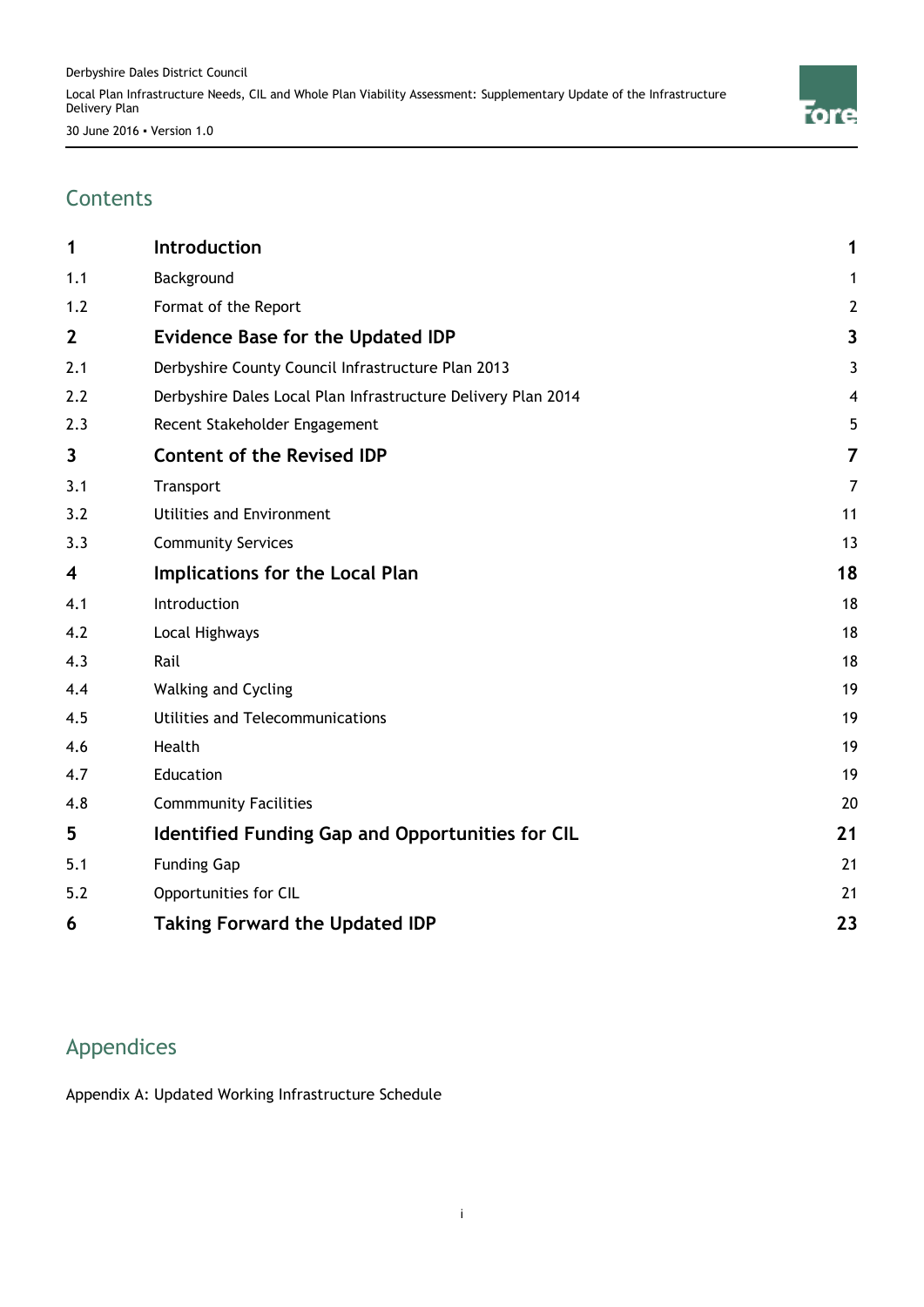

## 1 Introduction

#### 1.1 Background

Fore Consulting was commissioned by Derbyshire Dales District Council (DDDC) in 2015, as part of a team with Cushman & Wakefield, to assist the Council in developing the evidence base to support future housing requirements for Derbyshire Dales.

In order to take forward the preparation of the Derbyshire Dales Local Plan, DDDC required an identification of gaps in the existing infrastructure provision and the infrastructure requirements necessary to support the sustainable growth of the plan area. The assessment of infrastructure needs would also feed into an assessment on the potential feasibility of introducing the Community Infrastructure Levy (CIL) on new development across the plan area.

Advice set out in the National Planning Policy Framework and the Planning Practice Guidance make it clear that the provision of infrastructure through the planning system is one of the key economic drivers required for delivering sustainable development. The NPPF further advises that Local Plans should plan positively for the development and infrastructure required in the area to meet the objectives, principles and policies of the document.

Prior to its withdrawal, the Derbyshire Dales Local Plan Pre Submission Draft was submitted to the Secretary of State in May 2014 and was subject to two days of Examination in Public in July 2014. The submission included an extensive evidence base including an affordable housing viability study, **an infrastructure delivery plan**, a whole plan viability study and community conversations. These provided evidence on the infrastructure requirements for the plan area, and sought to demonstrate the viability and deliverability of the policies and proposals in the Local Plan. So in assessing future infrastructure needs, there was an existing evidence base from which to work.

In addition, Derbyshire County Council (DCC) had prepared two infrastructure plans in recent years that identify countywide infrastructure needs, as well as local infrastructure for which DCC is the lead delivery body.

Therefore, the work done in 2015 built upon the existing evidence base in order to ensure that there was an Infrastructure Delivery Plan (IDP) in place for Derbyshire Dales that is fit for purpose and robust, as well as providing evidence for the possible introduction of CIL. The updated IDP and an accompanying infrastructure schedule, were published in September 2015.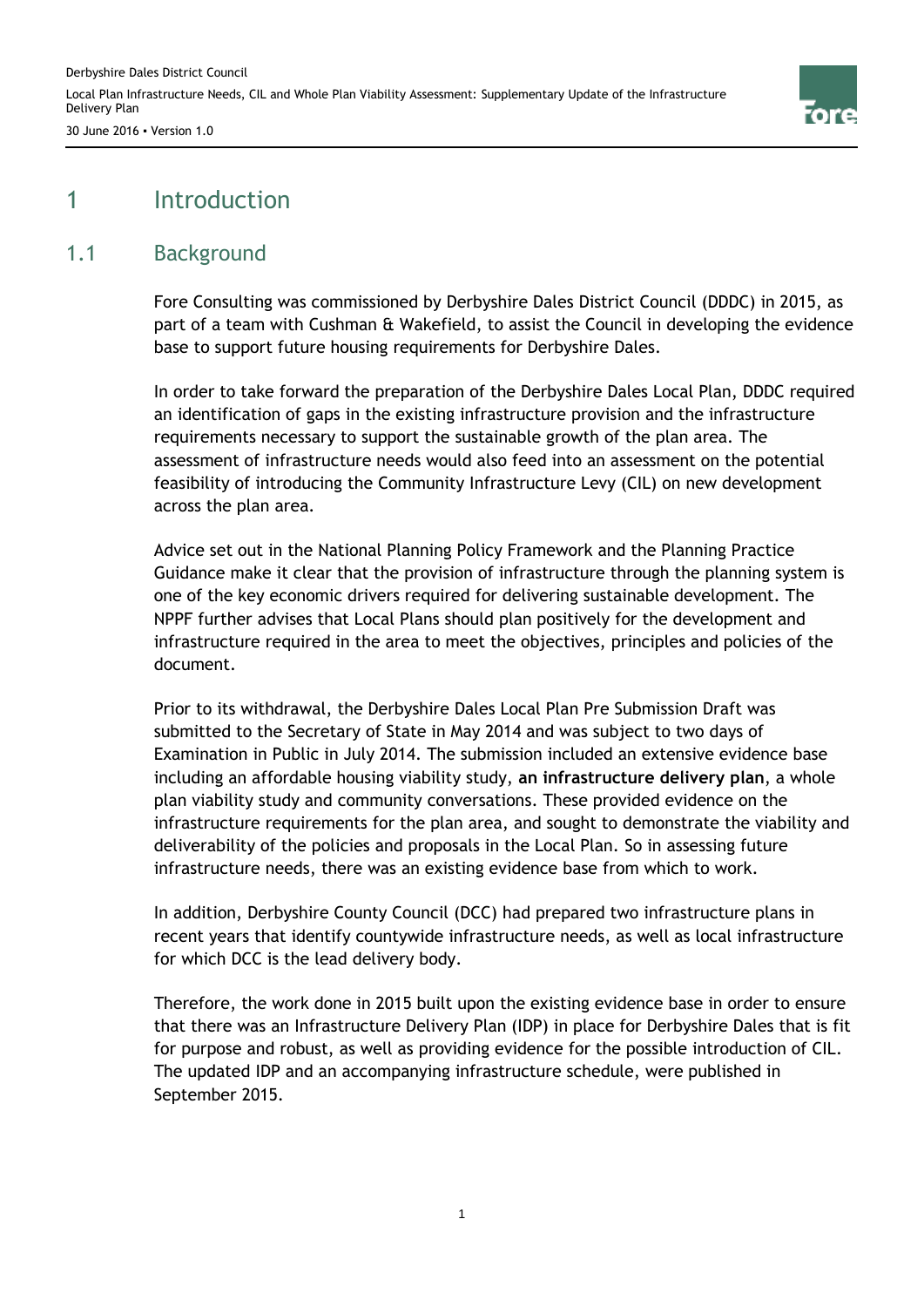

Since that update, further work has been done by DDDC to identify the housing sites required to meet the anticipated future demand, and so it has been necessary to undertake a supplementary update of the IDP based on new information from infrastructure providers.

## 1.2 Format of the Report

This report therefore sets out the findings of the supplementary update. In line with the work undertaken through both commissions, the report covers the following elements:

- Consideration of the evidence base for the IDP and how stakeholders helped review and build the evidence base;
- Identification of the appropriate critical infrastructure within the IDP to deliver the growth envisaged by DDDC;
- Implications of this critical infrastructure for the Local Plan; and
- Recommendation as to which elements of infrastructure would be appropriate to be considered through CIL.

Finally, this update restates a number of suggestions as to how the IDP itself could be used as a better tool to track the delivery of the required infrastructure in Derbyshire Dales.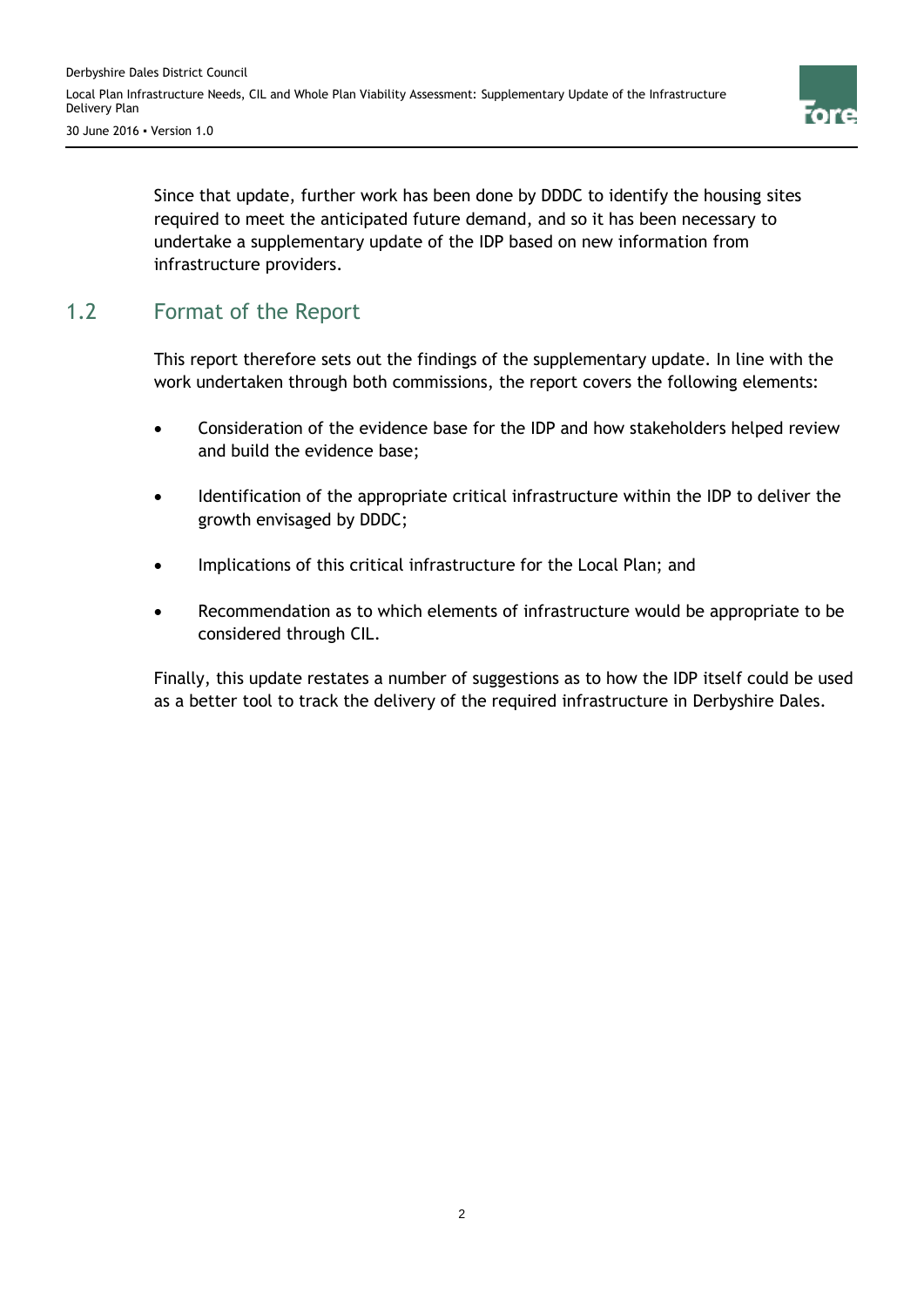

## 2 Evidence Base for the Updated IDP

## 2.1 Derbyshire County Council Infrastructure Plan 2013

The Derbyshire Infrastructure Plan was adopted in 2013 as a strategic overview to be used by local planning authorities to prepare their local IDPs. It was intended to support the delivery of Local Plans and provide for strategic infrastructure and services in a timely and cost effective way across Derbyshire.

The Plan focussed on:

*"strategic infrastructure including highways and transport; surface water flood management; waste; broadband; green infrastructure, libraries; children and younger adults' services; education; adult care; and public health and wellbeing."* 

The Plan was prepared through a process of collaboration with key stakeholders in the public, private and voluntary sectors. It lists existing investment and sets out delivery schedules for future investment as well as commenting on likely costs and potential funding sources. It also identifies strategic priority projects that are required to support sustainable development in Derbyshire over the long term but are currently only partially funded or unfunded and alternative sources of funding will need to be sought to secure their delivery.

The schedules include county-wide projects, such as the delivery of superfast broadband and green infrastructure improvements. Nine schemes specific to Derbyshire Dales were included in the list of future projects in the Plan, including:

- Highway schemes to improve capacity at Ashbourne, Matlock and Wirksworth;
- World Heritage Site projects;
- Canal restoration;
- Development of the cycle network;
- Additional school capacity; and
- A replacement library in Matlock.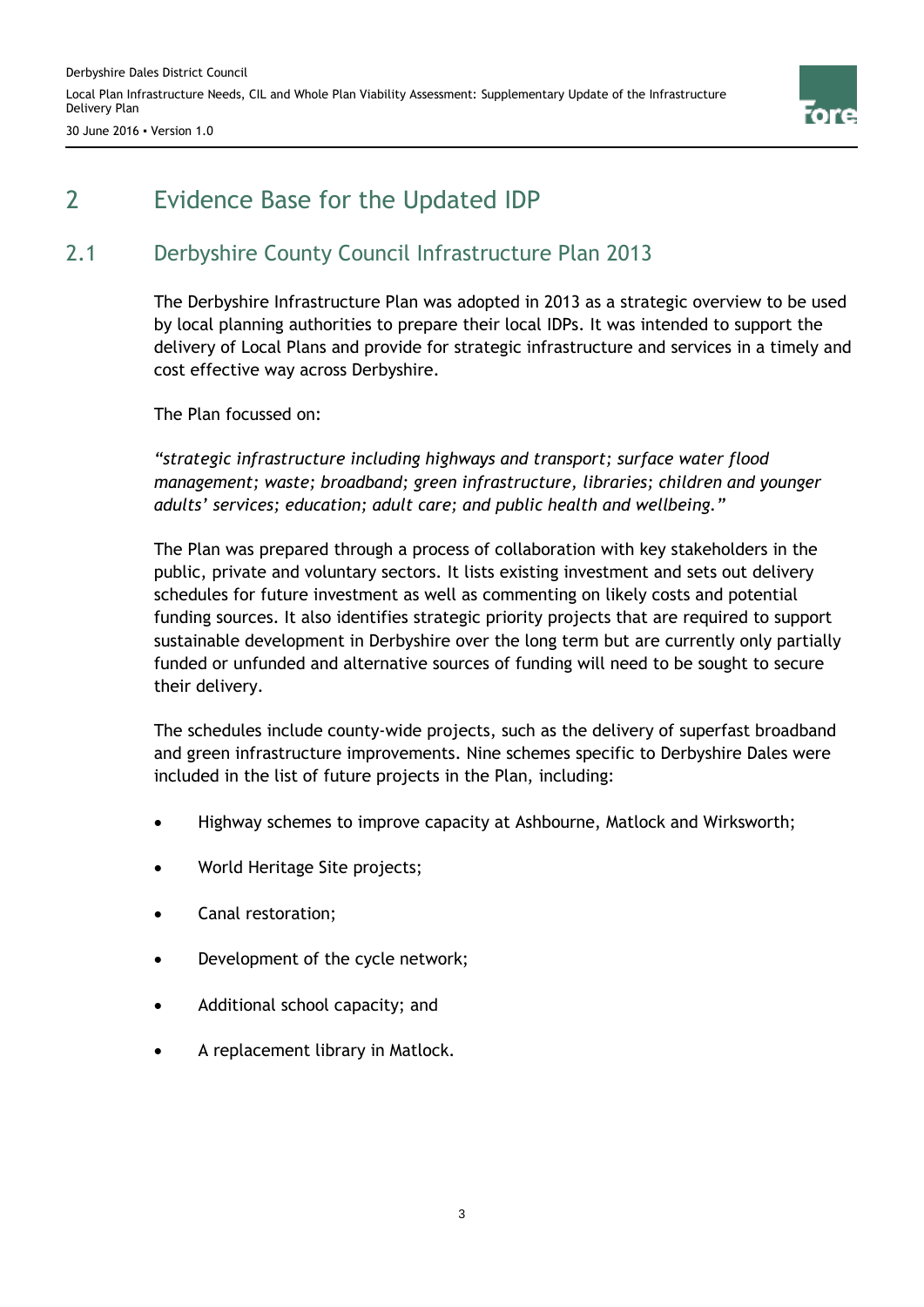

30 June 2016 ▪ Version 1.0

## 2.2 Derbyshire Dales Local Plan Infrastructure Delivery Plan 2014

The Derbyshire Dales Local Plan IDP 2014 was produced after a series of workshops first held in 2009 with partner organisations (e.g. DCC, Parish Councils, Utility Companies, NHS and Clinical Commissioning Groups (CCG) and community groups). Other evidence used to inform the IDP included studies and assessment documents produced in 2008/09, community conversations held in 2011, responses to the Derbyshire Dales Local Plan Pre Submission Draft 2013 and follow-up discussions with stakeholders.

This Plan concentrates on infrastructure needs that can realistically be addressed in the near future, identified in consultation with those public and with partner agencies whilst drawing up the Local Plan. It concentrates on requirements for capital investment in the provision of new infrastructure and services or their improvement.

The Plan includes a schedule of infrastructure needs, some of which are essential, and others which are desirable, to support growth in the District. Infrastructure of a desirable rather than essential nature was included in the schedule where communities have drawn attention to them although it was noted that these would not normally be included in the higher level IDP.

There is some overlap with the County-wide IDP, but many of the desirable items included do not include specific schemes, for example, there is a requirement to improve to local bus services, but no details on exactly what problems need to be addressed or how this might be achieved. The document does not include costings or specify potential funding sources but does list delivery partners.

The main conclusion from the Plan was that discussions with infrastructure providers showed that there are few matters of serious immediate concern for the District. Given the modest scale of growth proposed in the Derbyshire Dales Local Plan at that time relative to existing population numbers, DDDC did not consider that any of the wider scale infrastructure and service matters identified in 2014 were such that it would be necessary to prevent or delay new development until they are fully resolved.

At a District level, the main infrastructure deficits identified were:

- Faster broadband connections:
- Green infrastructure (including rights of way, recreational trails and open space);
- Local sports and recreation facilities; and
- Local health care services.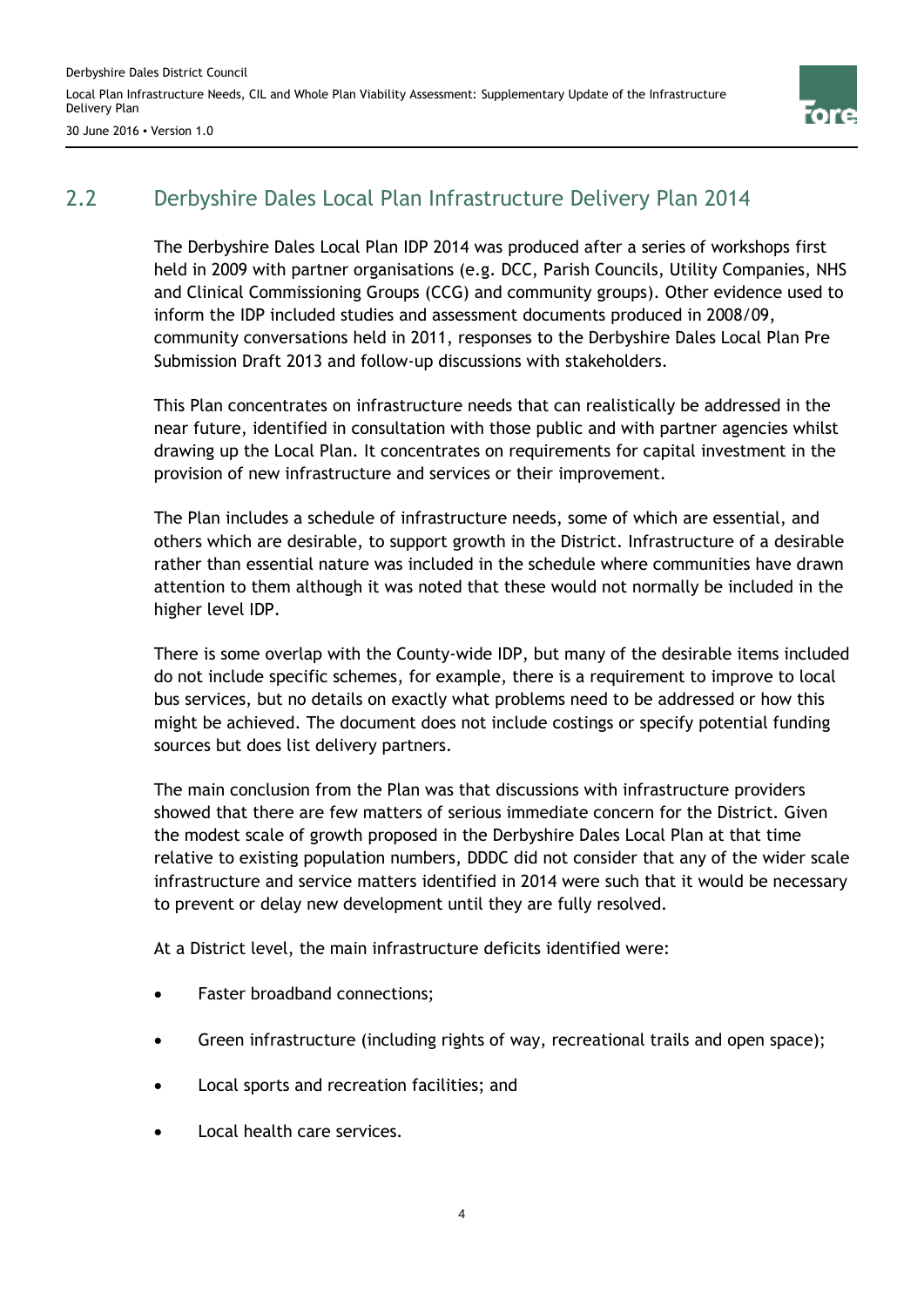

More locally, there were also some specific issues:

- Educational capacity at Queen Elizabeth's Grammar School in Ashbourne;
- Congestion in Ashbourne town centre;
- Maintaining good public transport links between Doveridge and Uttoxeter; and
- Mitigating A50 road noise for new development in Doveridge.

### 2.3 Recent Stakeholder Engagement

Contacts established with a wide range of infrastructure and service providers through development of the previous infrastructure plans and the 2015 IDP update provided a starting point for the more recent stakeholder engagement.

During the preparation of this update to the IDP, the project team contacted again those organisations with responsibility for the following infrastructure and services:

- Gas transmission and distribution;
- Electricity transmission and distribution;
- Water supply, sewerage and waste water treatment;
- Health and social care services and facilities (primary, secondary, tertiary and community care);
- Education (nursery, primary and secondary schools, and higher education);
- Local highways;
- Strategic highways;
- Public transport (cycling, rail and bus facilities and services);
- Sustainable transport (cycling and walking);
- Flood protection;
- Telecommunications;
- Emergency services;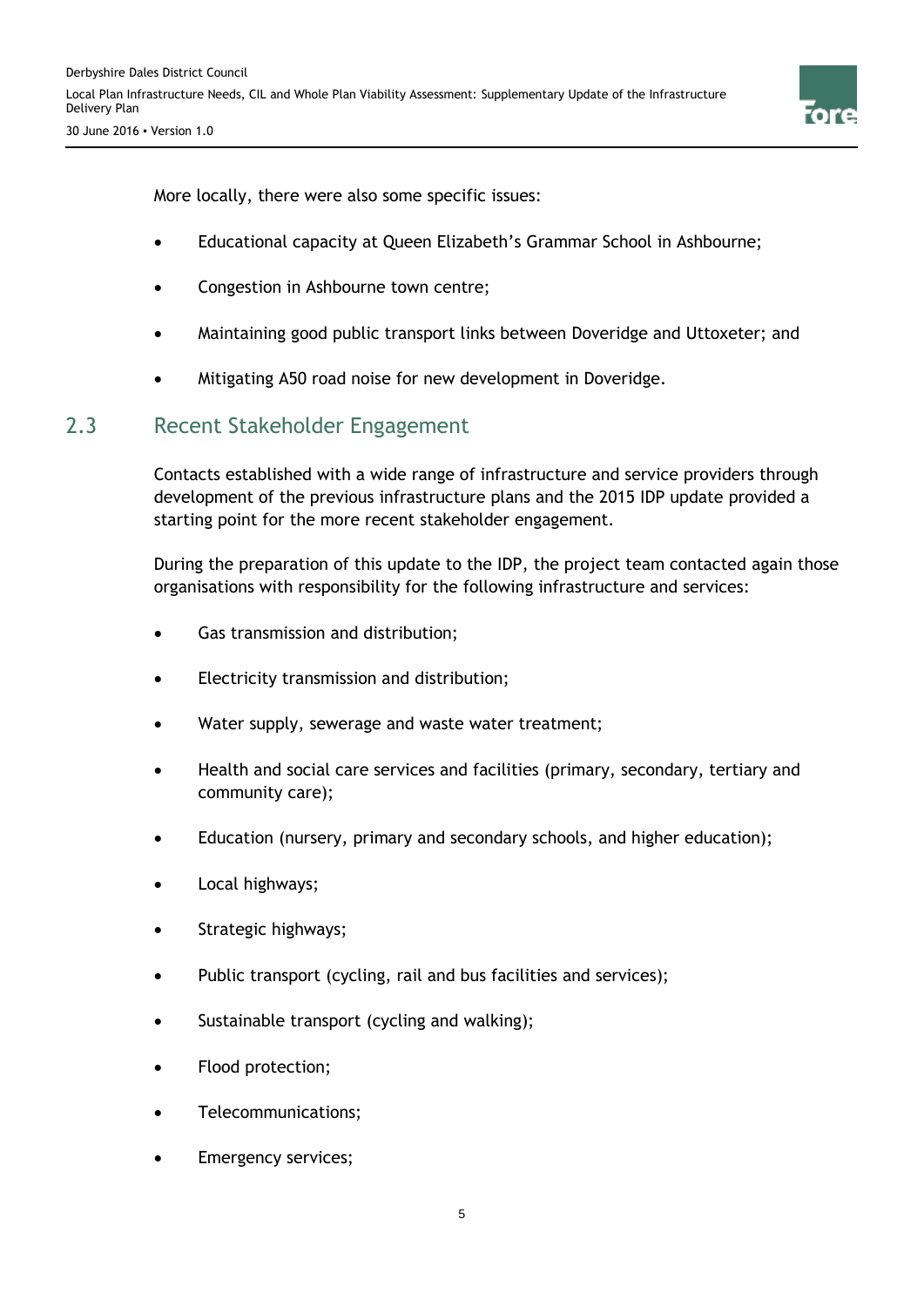

- Waste and recycling facilities;
- Indoor sport and leisure facilities;
- Community facilities (libraries, cemeteries and public conveniences).

Each of the providers was sent relevant extracts from the 2015 IDP update and the draft infrastructure schedule prepared at the time, and providers were asked to review and provide comment on the information, in particular on whether the description set out is still correct or if it needs updating or adding to in any way.

To assist this process, providers were given the links to the appropriate DDDC Committee reports that set out the preferred locations for new housing sites within the Local Plan, and more detail was also provided about nine of the largest sites where infrastructure requirements could be critical to delivery.

Where necessary, follow-up telephone calls were held with some providers, and a log kept of all responses, as well as appropriate contact details for future use.

Therefore, this update report and the working infrastructure schedule that accompanies it, represent the identified infrastructure capacity and needs as of March 2016, and should be reviewed and updated as necessary through the development of the new Local Plan.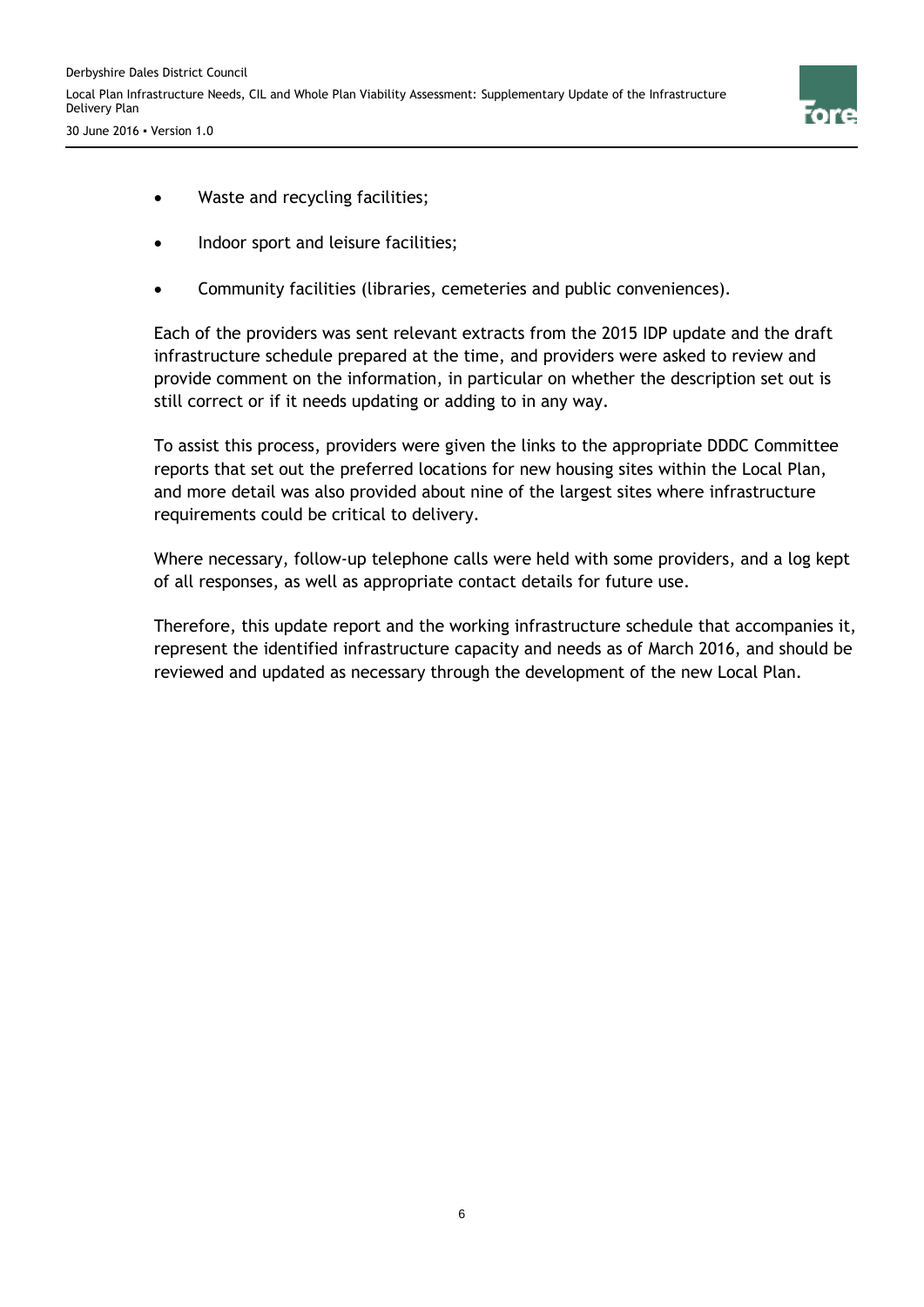Derbyshire Dales District Council Local Plan Infrastructure Needs, CIL and Whole Plan Viability Assessment: Supplementary Update of the Infrastructure Delivery Plan



30 June 2016 ▪ Version 1.0

## 3 Content of the Revised IDP

The previous two infrastructure plans, the 2015 IDP update and the information gained from the most recent stakeholder engagement have been used to prepare the remainder of this update report and the updated IDP schedule, with more details grouped under the following broad headings in this section:

- Transport;
- Utilities and Environment; and
- Community Services.

#### 3.1 Transport

#### 3.1.1 Strategic Highways

The trunk roads that make up the Strategic Road Network (SRN) are generally managed and maintained by Highways England, which is an executive agency of the Department for Transport. However, the only part of the SRN in the Derbyshire Dales District is the A50(T), which is operated and maintained under a 30 year Design, Build, Finance and Operate (DBFO) contract, signed in 1996, by Connect A50 Ltd.

Since the completion of a major upgrade to the A50(T) at the start of the DBFO contract, there have been no specific problems identified that would restrict growth within Derbyshire Dales, although, as noted in the previous two infrastructure plans, there has been an issue with road noise in Doveridge as a result of the surfacing used. The impact of road noise from the surface of the A50(T) could have an adverse impact upon new development in Doveridge unless appropriate mitigation measures are put in place.

#### 3.1.2 Local Highways

As the Local Highway Authority (LHA), DCC has responsibility for the management, maintenance and improvement of the highway network in the Derbyshire Dales District. The most significant local highways issue raised by stakeholders was congestion in Matlock, Wirksworth and Ashbourne. Delays caused by congestion were felt to have a significant impact on both traffic flows and the delivery of efficient bus services. Delays could be particularly bad during peak times in the summer months.

Some town centre junction improvement schemes to provide additional highway capacity to accommodate growth at Ashbourne, Matlock and Wirksworth had been identified previously. The levels of growth now being considered are likely to exacerbate existing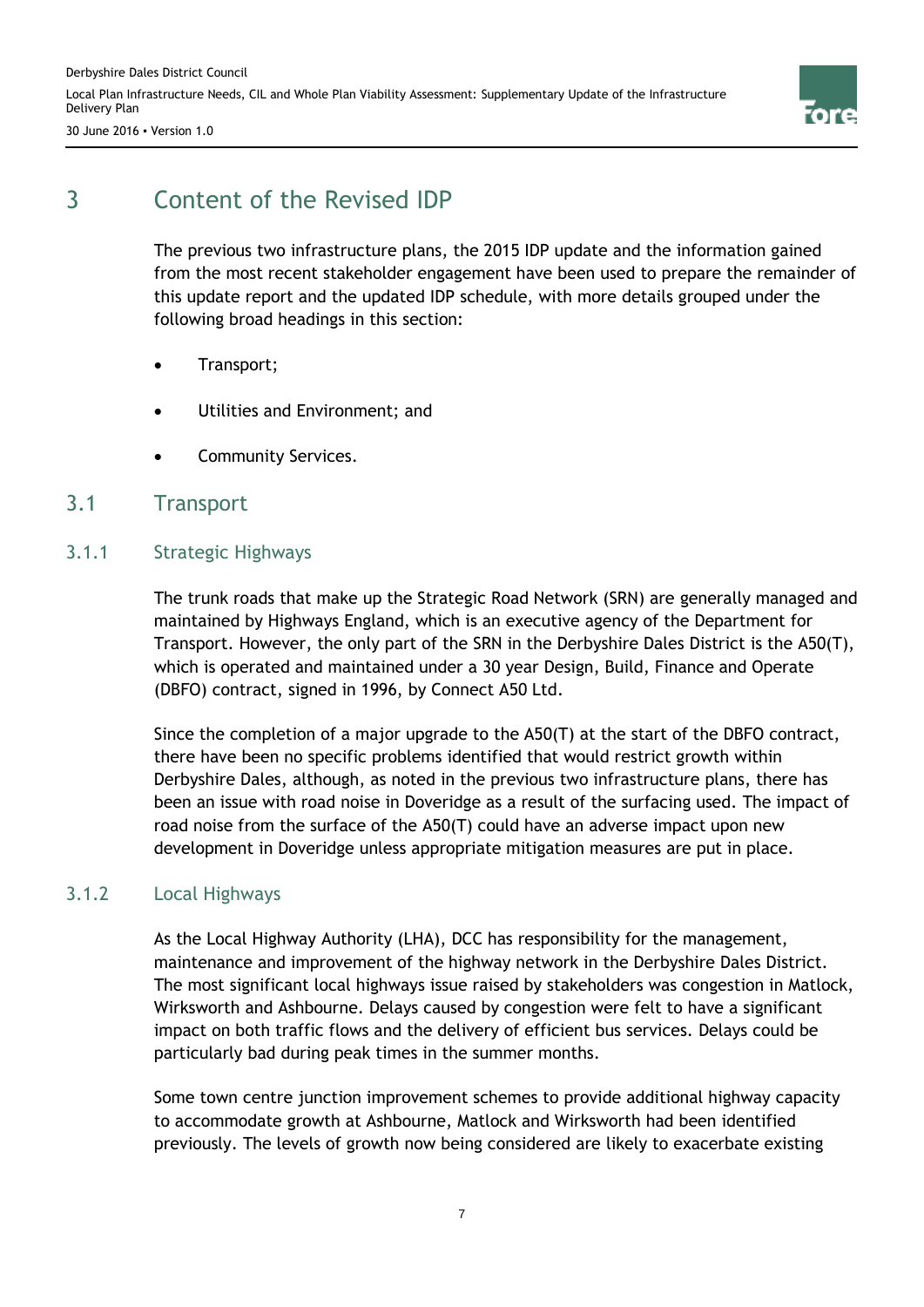

congestion and will bring forward the need for improvement schemes in these town centres. Such schemes could comprise a mix of junction improvements, traffic management measures, bus priority and dynamic schemes to reflect the variability in traffic flows.

DCC and DDDC have appointed consultants to undertake a transport study, as part of the evidence base for the emerging Local Plan, to assess the implications of future development and to identify the appropriate package of measures in each centre, based on the cumulative likely growth from sites nearby. The study covers the whole of the Derbyshire Dales District (not including the National Park) and includes assessment of the Ashbourne area, given the number of potential sites identified along the A52 corridor. A draft version of the study<sup>1</sup> was published in May 2016.

The draft transport study indicates that Local Plan related development is unlikely to create any severe additional congestion in the Wirksworth area, although they may be some requirements for localised junction improvements associated with individual developments. Both Ashbourne and Matlock will require schemes to improve highways capacity in order to accommodate the proposed development. Alongside physical junction improvements, it will be necessary to implement aggressive sustainable transport interventions, particularly in Matlock.

In addition to town centre improvement works in Ashbourne, a bypass to the west of the town centre has been suggested over a number of years as a potential solution to relieve congestion in the town centre and improve connections across to Derby. A number of alternative routes for a bypass scheme have been considered in the past by DCC, including using a former railway tunnel under the town. The currently preferred route is an outer western alignment between the A52 west of the town and the A515 to its north. Topography of the area will make it difficult to find an alignment that is both satisfactory in engineering terms and avoids a disproportionate environmental impact. The 2013 Derbyshire Infrastructure Plan indicated that further testing of the impacts of such a scheme would be needed, and that any mitigation package will need to include demand management measures in the town.

A version of the Ashbourne Bypass scheme has been put forward previously for funding through the Regional Funding Allocation (RFA) process in 2005/06, but did not progress to a Stage 2 assessment when compared with other projects across the East Midlands, and was therefore not shortlisted for funding. However, the RFA process considered a "traditional" transport appraisal, whereas the LGF process now looks more holistically and the outcomes that schemes can deliver, particularly housing and economic growth. More detailed analysis and testing will be required to establish the costs and benefits of a bypass as part

 <sup>1</sup> Derbyshire Dales Local Plan, Transport Evidence Base, Final Draft, May 2016, Aecom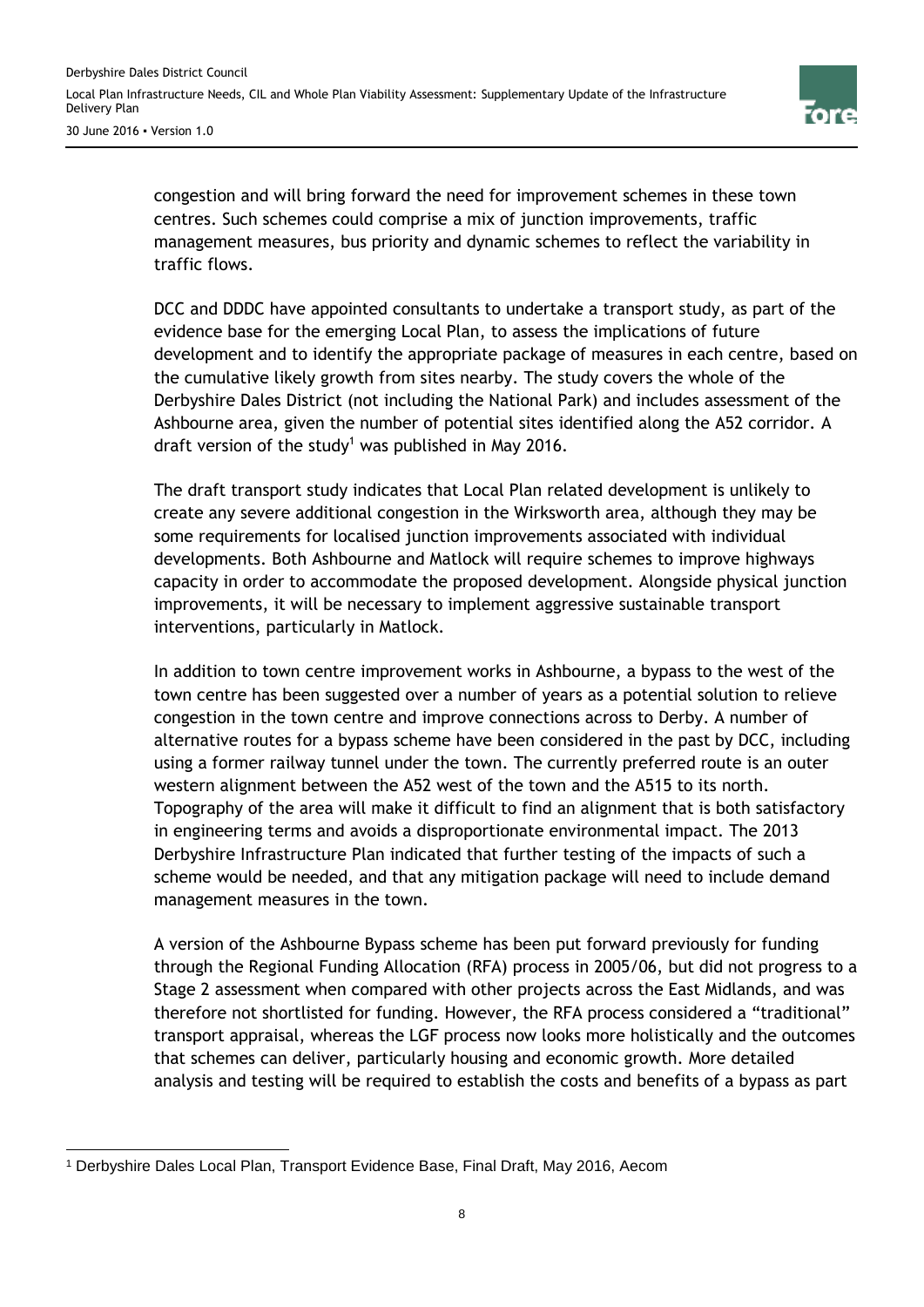

of the development of the Local Plans across Derbyshire (not just Derbyshire Dales) and ascertain whether this scheme should remain within future iterations of the IDP.

DCC are currently preparing a bid to the Large Local Major Transport Scheme fund for support to further explore options for the Ashbourne Bypass, taking into account the sensitive environment on the fringe of the Peak District National Park.

#### 3.1.3 Rail

The Matlock to Derby rail service has seen significant growth in passenger numbers since hourly services were introduced in 2008 as part of a Community Rail Partnership (CRP). It is anticipated that, over the Local Plan period, further growth would be generated from both modal shift and from additional housing and employment growth in the District. The East Midlands Route Study suggests that there will be *"significant overcrowding on a small number of peak services [between Matlock] and Nottingham and Derby,"* The increased demand could be accommodated by increasing the capacity of rolling stock (adding extra carriages) and/or by offering more frequent services. Currently, the line is single-track, which prevents such an increase in the frequency of services. Construction of a passing loop, potentially between Cromford and Whatstandwell, could enable operation of halfhourly services in the future.

However, the East Midlands Route Study found that introducing longer trains on the line would offer poor value for money in accordance with the Department for Transport's Appraisal Guidance. As a result of this, Network Rail are unable to commit to funding this scheme and no improvements to the service are therefore currently proposed. However additional private sector contributions may alter this position as the programme for Control Period 6 is determined in 2017. Promotion of the required rail infrastructure and the increased service frequency needs to be led by DCC and the CRP, both through ongoing engagement with Network Rail and the retendering of the East Midlands franchise in 2016/17. Improved rail services that encourage modal shift may reduce the need for highway improvements in the centres of Matlock and Wirksworth.

#### 3.1.4 Bus

Bus services are generally provided on a commercial basis by private bus operators. The routes and timetables for these commercial services and determined by the operator and will therefore largely respond to future demand. As new sites come forward developer contributions will typically fund new or extended bus routes and associated infrastructure to serve the sites. Some areas of the District would benefit from additional development to increase the viability of existing bus services. Stakeholder engagement identified that District or County-wide initiatives, such as integrated multi-operator tickets, 'pocket' park-and-ride and real time information, would deliver service improvements. These wider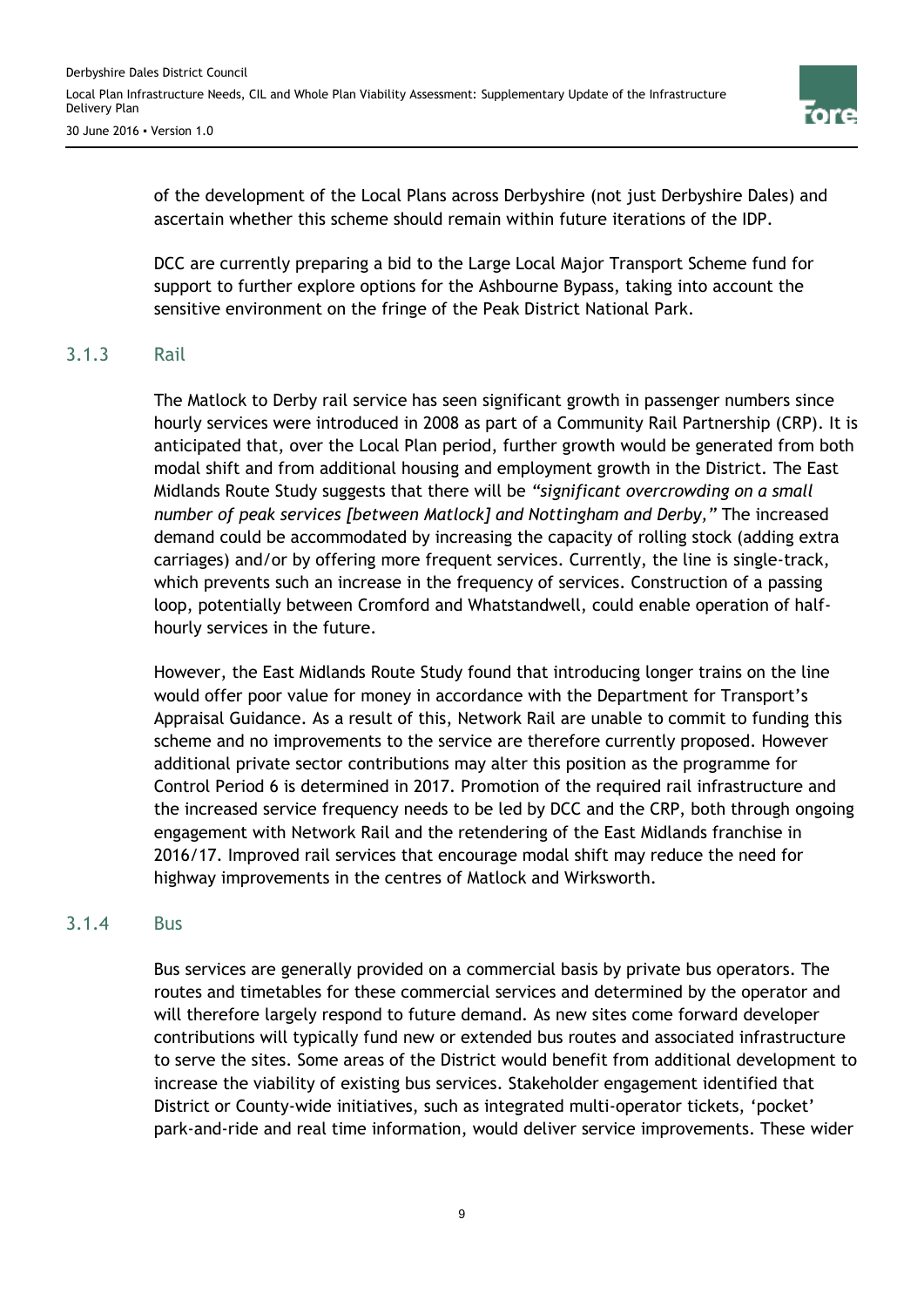

initiatives are more appropriately funded through the Local Transport Plan than through developer contributions associated with the delivery of specific sites.

As previously mentioned, congestion in Ashbourne and Matlock town centres is a major cause of delay and unreliability for bus journeys, therefore any local highway improvements will also be of benefit to bus services. Ashbourne bus station has also been identified as in need of improvement previously, and it is understood that some improvements are committed as part of a developments scheme, although this is yet to start on site.

#### 3.1.5 Parking

There are generally sufficient publically available car parking spaces in the town centres to accommodate day-to-day demands. However, at peak times (e.g. Bank Holidays and summer Sundays), there is a significant increase in demand, mainly due to the influx of visitors, and car park capacity on these occasions is often inadequate. To relieve this problem, it is suggested that a two-pronged approach could be adopted - first, tackling the variability of demand by offering flexible solutions, such as temporary park-and-ride, and second, reducing demand by improving access by more sustainable modes of transport both locally, giving residents the option to walk or cycle, and strategically, by improving bus and rail links. The introduction of a dynamic parking information system may also help address peak demands. These initiatives, if considered feasible, would be funded either through the Local Transport Plan and/or via developer contributions (including additional parking provision associated with new development) through the implementation of local policies.

#### 3.1.6 Walking and Cycling

Improvements to Greenways and the cycle network have been identified to promote walking and cycling in the District. Improvements to existing rights of way and extensions of the White Peak Cycle Loop to extend the Monsal Trail to Matlock, as well as cycle routes in the town centres, will provide opportunities for both leisure and day-to-day access. The potential funding route for such improvements would appear to be the Local Sustainable Transport Fund (LSTF), but there is some doubt as to the future of LSTF beyond 2016/17. Any future rounds of LSTF, or its successor funding stream, will remain an appropriate funding route for strategic walking/cycling interventions, with developer contributions being used to facilitate the connections to these routes from individual sites.

#### 3.1.7 Waterways

Derbyshire has a rich and diverse heritage, which includes the internationally designated Derwent Valley Mills World Heritage Site. The most recent version of the Site Management Plan includes two specific projects within Derbyshire Dales: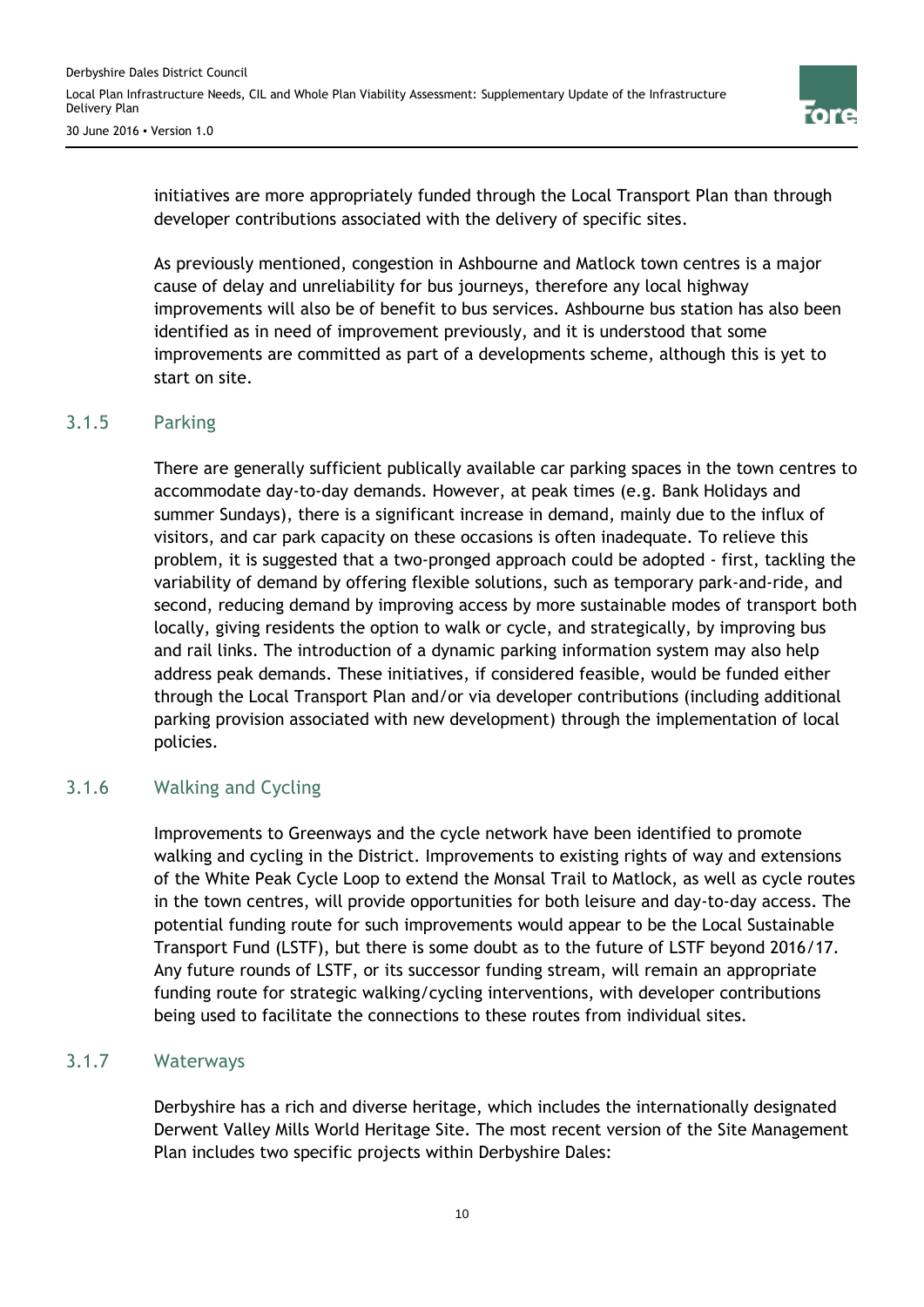

- Restoration of the Cromford Canal, including dredging; and
- Provision of a new river bridge connecting Masson Mill and Willersley Castle Park/Lovers Walks in Matlock Bath.

Projects to enhance the canal network in the District, including delivery of DCC's Strategic Waterways Priorities and restoration of the Cromford Canal have been identified in previous two infrastructure plans. Implementation of these projects will enhance the quality of life within the District, although it is likely that they would be funded via DCC and local interest partner organisations as opposed to developer contributions, as they are not specifically related to growth.

## 3.2 Utilities and Environment

#### 3.2.1 Gas, Electricity and Water

Gas, electricity and water supply are regulated industries, and each provider has a duty to connect future developments to their network as they are built. Each also has a five year investment programme of maintenance and expansion, and so it is often difficult to engage with utility providers around the Local Plan process given the much longer timescale and the uncertainty over specific sites coming forward.

The 2013 Derbyshire Infrastructure Plan stated that:

*"at the strategic level, the scale of the gas and electricity transmission infrastructure network means that it is unlikely that specific development proposals or extra growth in Derbyshire will create capacity issues for National Grid. Existing gas and electricity transmission networks should also be able to cope with additional demands."*

The 2014 Derbyshire Dales IDP re-iterated this point. Discussions have been held with the main utility companies including Western Power Distribution, National Grid and Severn Trent Water about the potential scale and location of new residential development. As a result no strategic (or local) infrastructure improvements have been identified as being required at this stage for either the gas or electricity networks. The National Grid confirmed that there are no anticipated capacity issues with either the gas or electricity distribution networks in the plan area.

Severn Trent Water has looked in detail at a number of strategic development sites and noted there are localised capacity constraints associated with some potential developments. Ashbourne Water Treatment Works will need to be upgraded to respond to the cumulative impact of both existing and future demand. Severn Trent Water are currently planning for the works to be expanded in a number of phases. There is room on and adjacent to the existing site for expansion subject to planning and the agreement of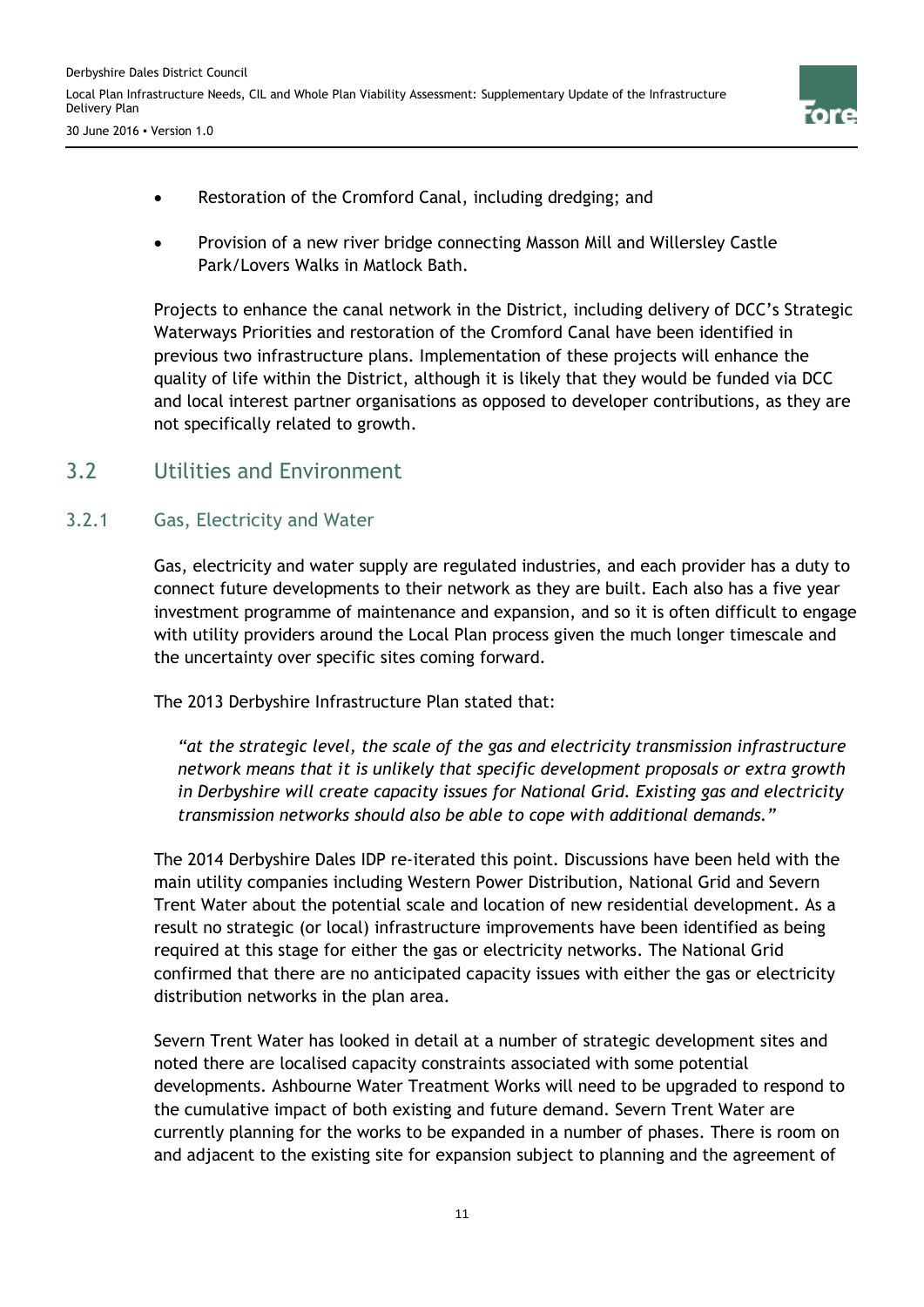

the Environment Agency. At other sites in the district, there is no clear mitigation scheme at present, given that this will be related to the nature and timing of each site as they are brought forward.

Therefore, DDDC and DCC need to maintain an ongoing relationship with the main utility companies as the Local Plan is developed further. It is noted that generally, the cost per dwelling of connecting developments in more remote or sparsely populated areas will be greater than that of developments in existing urban centres, suggesting a more concentrated development pattern would be preferable over the lifetime of the Local Plan.

#### 3.2.2 Telecommunications

The 2013 Derbyshire Infrastructure Plan also set out future investment in broadband, known as Digital Derbyshire - a committed programme to deliver broadband infrastructure and services across the County. It noted that broadband service quality varied across the County and access to superfast broadband speeds in Derbyshire is limited. DCC signed a contract with BT to make fibre broadband available to a further 88,000 premises across Derbyshire, with the aim at the time of bringing access to more than 95% of homes and businesses by 2016.

It is understood that, although the project is now well underway, the target date for completion of the 95% access has been extended through to 2020.

From 31 December 2016 a number of EU directives relating to telecommunications will apply, including one that ensures that "member states will be required to ensure that newly constructed buildings and properties subject to major renovation works are equipped with a high-speed-ready in-building physical infrastructure, up to the network termination points".

Although telecommunication networks are unlikely to be a key driver of, or barrier to, new residential development, DDDC and DCC will seek to include conditions on planning permissions to ensure that trunking to enable fibre connections to developments is provided when available so that future occupants have access to sustainable communications infrastructure, giving appropriate thought to the choice and availability of providers which can offer high speed data connections.

#### 3.2.3 Flood Risk

DCC is responsible for coordinating the management of flood risk across Derbyshire from flood sources arising from surface water, ground water or ordinary watercourses. As part of this duty, DCC developed a Local Flood Risk Management Strategy (LFRMS), based on a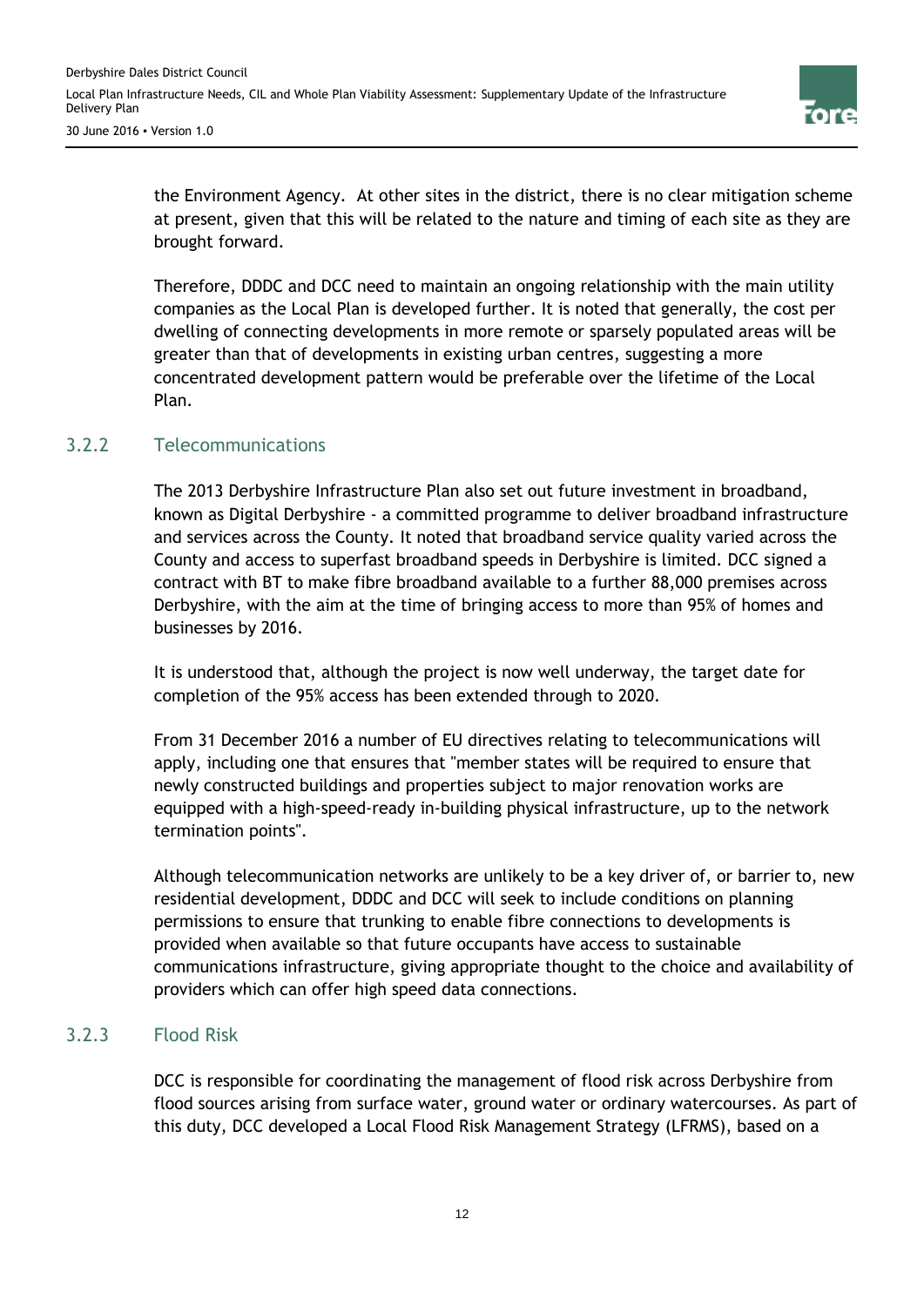

Preliminary Flood Risk Assessment (PFRA). No specific issues for Derbyshire Dales were identified in either document.

Going forward, rather than implementing large and expensive flood defence or relief schemes, future management of flood risk by DCC is likely to focus on smaller-scale prevention and resilience measures. Indeed, some local flood defence schemes are already being implemented in the District.

#### 3.2.4 Waste

Finally, DCC's Waste Management Service is responsible for the management and disposal of municipal waste, whilst DDDC is responsible for the collection of municipal waste. There are currently two Household Waste Recycling Centres (HWRCs) in Derbyshire Dales, and DCC considers that there is sufficient capacity across both sites to accommodate future housing growth.

One potential issue raised by stakeholders was the possible implications on the collection service for new areas of housing, but any additional requirements would ordinarily be paid for by Council Tax returns as opposed to their inclusion in a strategic infrastructure schedule.

#### 3.3 Community Services

#### 3.3.1 Education

Education provision includes pre-school, primary, secondary and post-16 education. Preschool education is provided on a part-commercial basis in response to demand. Primary and Secondary education has traditionally been provided at a local scale by Local Education Authorities (LEA), although the 2016 Budget identified the plans for all primary schools to become academies by 2022. Post-16 education tends to be provided for on a more centralised basis in major service centres, with an expectation that students will travel further than for primary and secondary education.

The Education Act 2011 made a number of significant changes to the education system. Whilst LEAs, in their role as commissioners of education, must continue to plan for and secure sufficient schools for their area in line with their duties under section 14 of the Education Act 1996, the 2011 Act introduced the new academy/free school "presumption". Under the presumption, LEAs are required to seek proposals to establish an academy/free school in the first instance where there is an identified need for a new school. How the move towards academisation of all primary schools by 2022 will operate in terms of existing provision is currently unclear.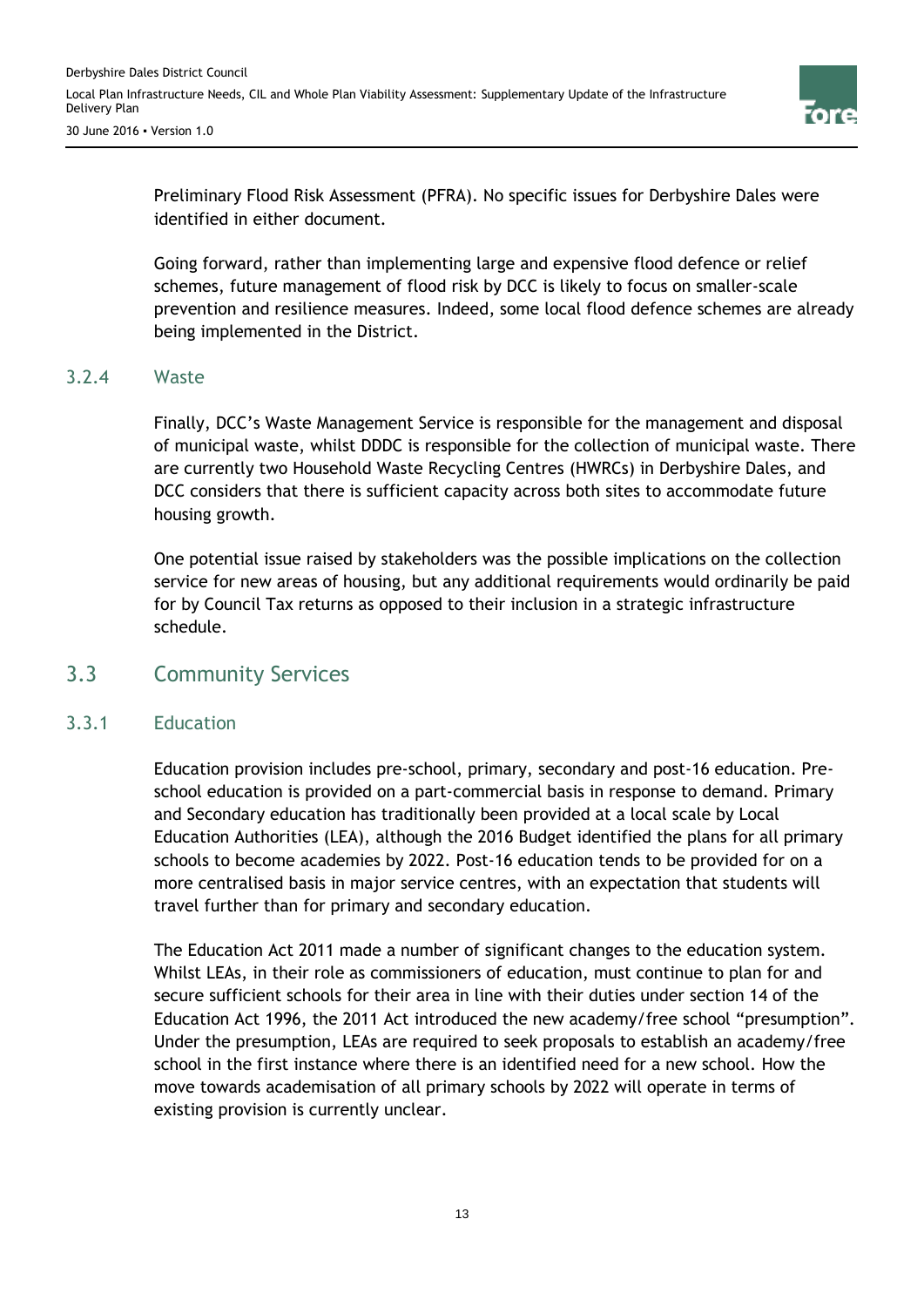

There are two stages to assessing the need for new school places/new schools within an area. Firstly it must be determined what the likely demand for school places is based on changes in population and development. Secondly, the current capacity of schools in the area needs to be determined.

As the LEA, DCC currently determines the need for school places based on pupil forecasts that look at demographic trends over the past three years. Reception class numbers are based on projected and live birth rates provided by the Office of National Statistics. These forecasts are updated at regular intervals and take account of pupils moving into and out of the County and outstanding planning permissions for housing developments.

There is a single national measure to assess the net capacity of schools specified by the Department for Education, which should ensure a robust and consistent method of assessing the capacity of schools. The measure is used to identify a surplus or shortage of school places within schools.

DCC's calculations of the need for additional school places are updated every six months and have identified that there are currently sufficient secondary school places but that additional primary school capacity is required across the District. DCC has also identified potential options, including costs, for some school expansions through consultation with the relevant Headteachers and DDDC.

DCC currently receives capital funding for additional places needed as a result of identified pupil growth for all types of school, including academies/free schools and maintained schools. Funding allocations are known up to 2017/18, but capital funding provided by central government does not meet the full costs of providing additional places. Again, how this system will operate under the plans for all primary schools to become academies by 2022 is unclear at present.

In the meantime, DCC will generally continue to seek developer contributions towards the provision of primary and secondary school places through Section 106 Agreements, and a formula for calculating developer contributions has been developed. Whilst this approach will continue to provide the flexibility to assess on a case-by-case basis the level of funding required from developers to provide primary and secondary school places, the current protocols do not meet the full costs of providing additional places, as there is a large variability in what may be required for expanding different schools. Therefore, some other funding will be required over the Local Plan period, such as CIL.

#### 3.3.2 Social Care

DCC's Adult Care service delivers personal care and other support services to older and disabled people. Recently, the adult care sector has seen a change of focus to the personalisation of services, but the projected growth in the population of older people in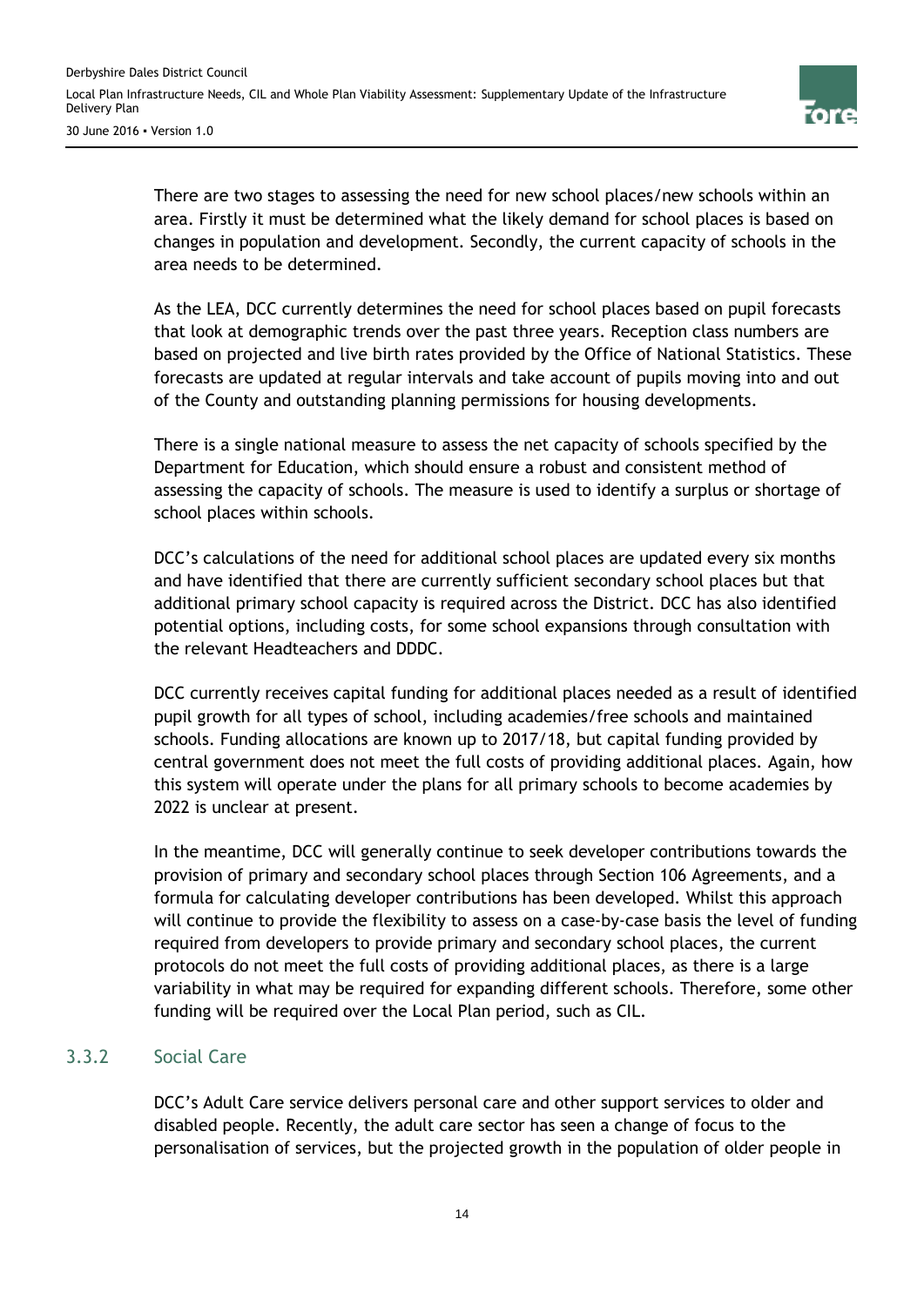

Derbyshire (whose population tends to be older in composition compared to that of England as a whole anyway) will inevitably lead to pressure on social care services within the County.

DCC continues, through public private partnerships, to invest in a revised plan to deliver the strategy for accommodation, care and support for older people in Derbyshire. These include 'hubs' such as community care centres providing a County-wide access to dementia care excellence and 'spokes', including Extra Care housing, providing outreach into the community. As yet, no specific needs have been identified for Derbyshire Dales.

#### 3.3.3 Health

The National Health Service (NHS) in England provides free healthcare for all, based on need, not on ability to pay. In the NHS, the majority of health services are accessed via General Practitioners (GPs) who act as a 'gateway' to other NHS services. Following the abolition of Primary Care Trusts (PCTs) in April 2013, Clinical Commissioning Groups (CCGs) have taken over responsibility for commissioning local health services. CCGs are groups including local GPs with commissioning responsibilities. Two CCGs cover the Derbyshire Dales District.

Many variations in primary care provision exist, for example in the standard of premises where services are provided and the rate of referrals and unplanned admissions to hospitals and specialist services. The CCGs are required to promote and maintain good health of local neighbourhoods and individuals including addressing the needs of future populations. As with social care, changing demographics within the District will bring changes to healthcare needs. There is also a move towards providing care for people within their own homes, or as close to home as possible. GP practices are considering how they can work differently and collaboratively to meet these challenges.

With regards to secondary care, NHS England commissions the majority of hospital services for patients residing in Derbyshire from two main Foundation Trusts and other large providers.

The need for additional health facilities will depend on the amount and type of housing being developed, and whether there will be significant elderly or young populations. This will determine the required make-up of the clinical workforce and may, for example, highlight the need for practice nurse, dental, ophthalmic and pharmacy support.

Any potential developments will have an impact on future health provision requirements and put additional pressures on existing resources, both within the hospital and primary care settings. Stakeholders have suggested that it would be more difficult to respond to a more scattered approach to development across the District, as this would place pressure on existing practices, without providing the critical mass for expansion of existing sites or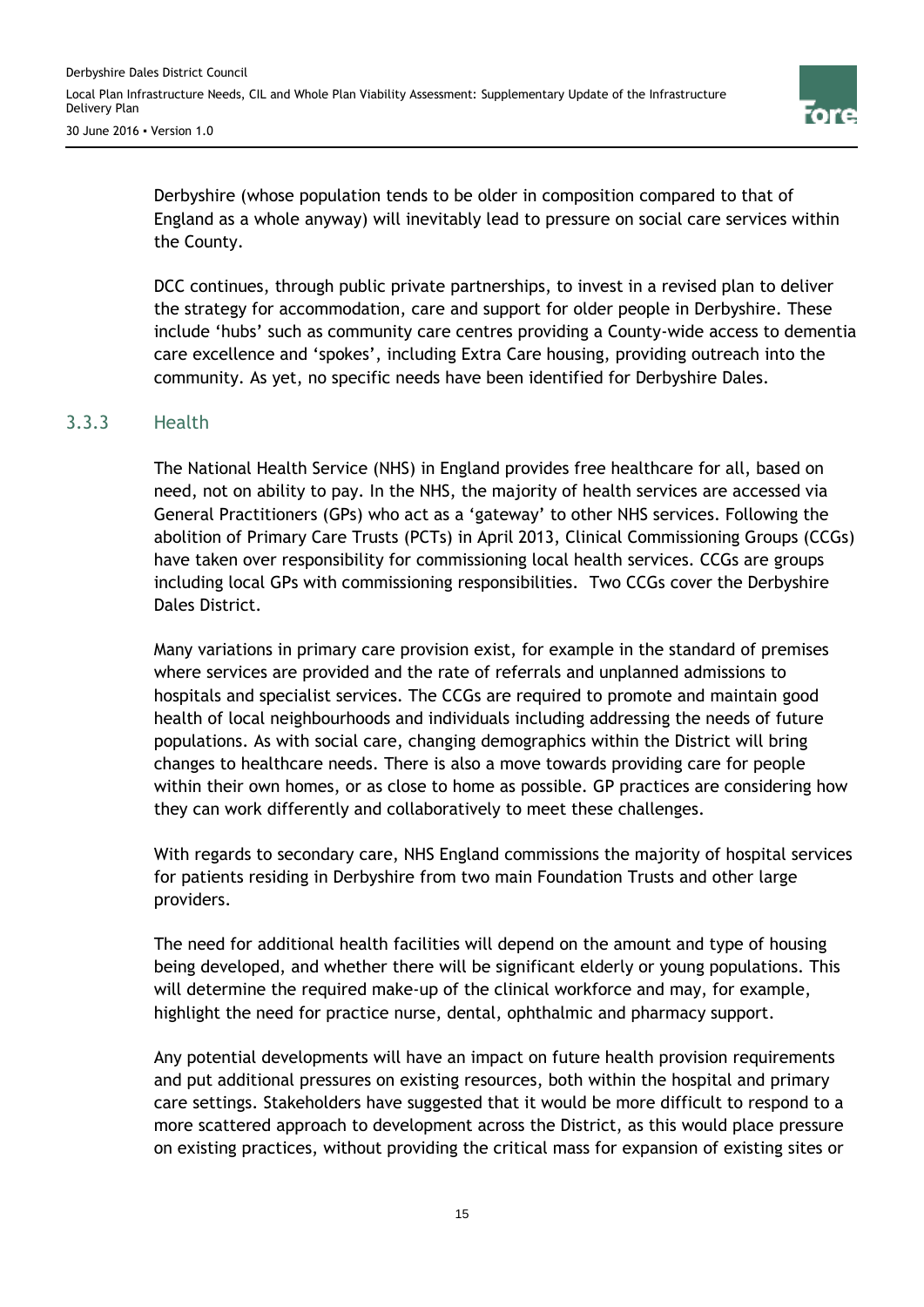

provision of new facilities. A more concentrated pattern of development would assist in bringing forward new healthcare facilities. Without large developments triggering capital works (e.g. new health centres) any enhanced services are likely to rely on 'revenue' funding (e.g. to cover additional staff or rental costs). Developer contributions are unlikely to deliver this type of funding.

The CCGs that cover the Derbyshire Dales area both have working arrangements in place with DCC to ensure that the necessary improvements are made across the area. North Derbyshire CCG is leading work with partner organisations to ensure that the health and wellbeing needs in the community are taken into account, whilst South Derbyshire CCG is working with Derbyshire Carers. All CCGs are in the process of producing Strategic Estates Strategies, due to be published in summer 2016. These will set out the need for future facilities.

#### 3.3.4 Emergency Services

The three main emergency services, Police, Fire and Rescue and Ambulance, are responsive organisations with a duty to serve the population within their area, and so the deployment of resources is based on response times to serve this population.

These services are not a significant driver or barrier to growth, and will deploy their resources to serve the scale and location of new development. However, as for health care, it has been indicated that a more scattered approach to growth would present more of a challenge to the deployment of resources, rather one based on delivery of a smaller number of larger sites.

#### 3.3.5 Libraries

The provision of public libraries is a statutory duty for local councils in their role as public library authorities under the Public Libraries and Museums Act 1964. Local library services need to be continually improved to ensure they provide a responsive service that fits the needs of local communities.

The 2013 Derbyshire Infrastructure Plan identified that Matlock Library is unfit for purpose and in the wrong location, and recommended that it should be replaced and relocated into a property that has high street presence. Although desirable, its replacement is not considered something that is related to future housing growth in Matlock and the surrounding area.

#### 3.3.6 Sports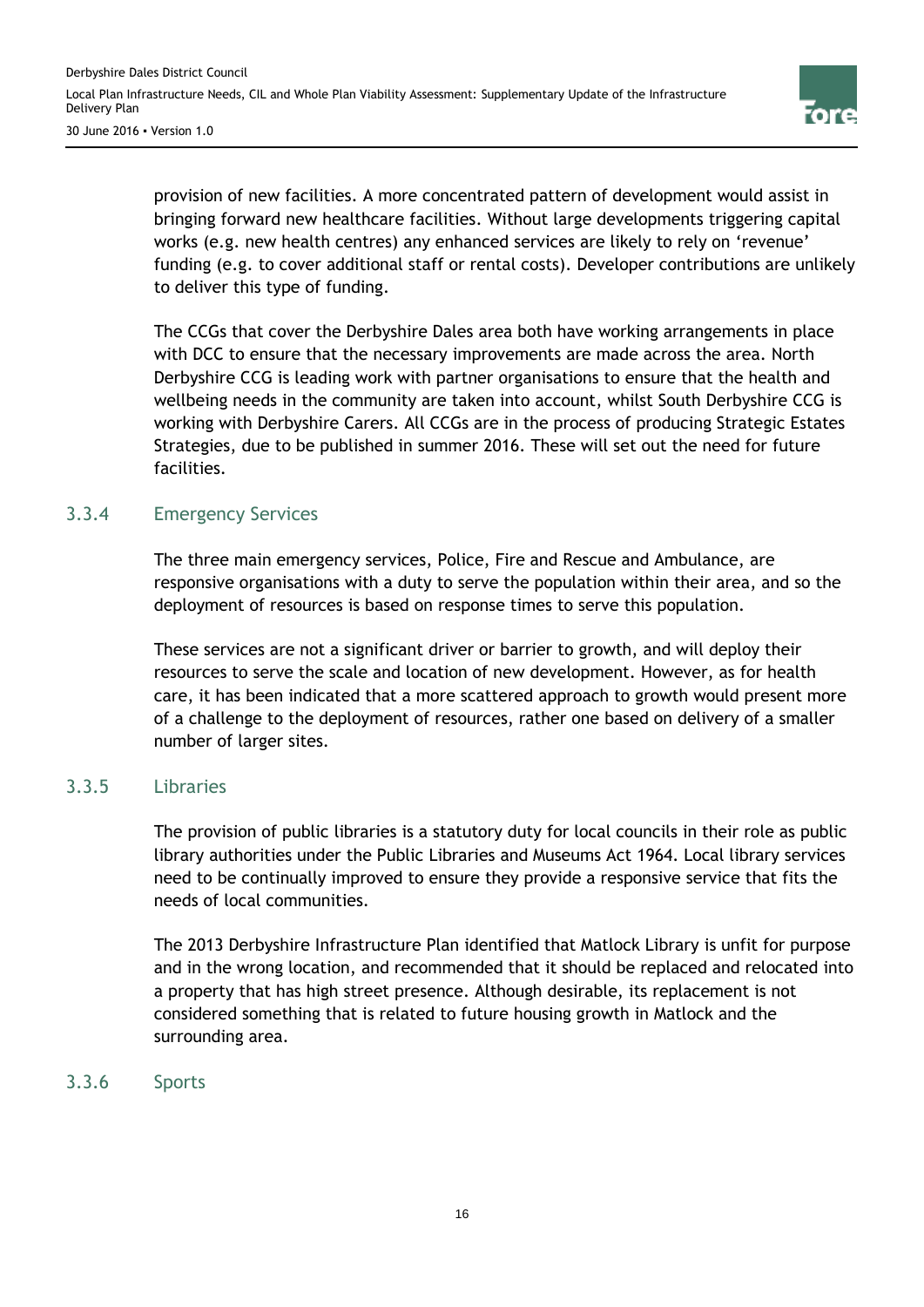

Finally, DDDC provides indoor sports facilities through a combination of sport and leisure centres catering for a range of different activities, swimming pools, and Council-operated community centres with indoor halls.

The 2014 Derbyshire Dales IDP identified a need for the development of a comprehensive Sports Facilities Plan for Derbyshire Dales that also incorporates children's play and both indoor and outdoor facilities. Further locally focussed indoor provision is most likely to be possible via improvements to existing spaces such as village halls and the Facilities Plan should incorporate a review of these.

DDDC are in the process of appointing consultants to undertake a study of Built Sports Facilities, Playing Pitch and Open Spaces (BSFPPOS) in the district. This will identify the existing BSFPPOS provision (including children's play areas) and assess local demand and any deficiencies in provision. A BSFPPOS strategy will be produced which will be used to inform Council policy and investment over the Local Plan period.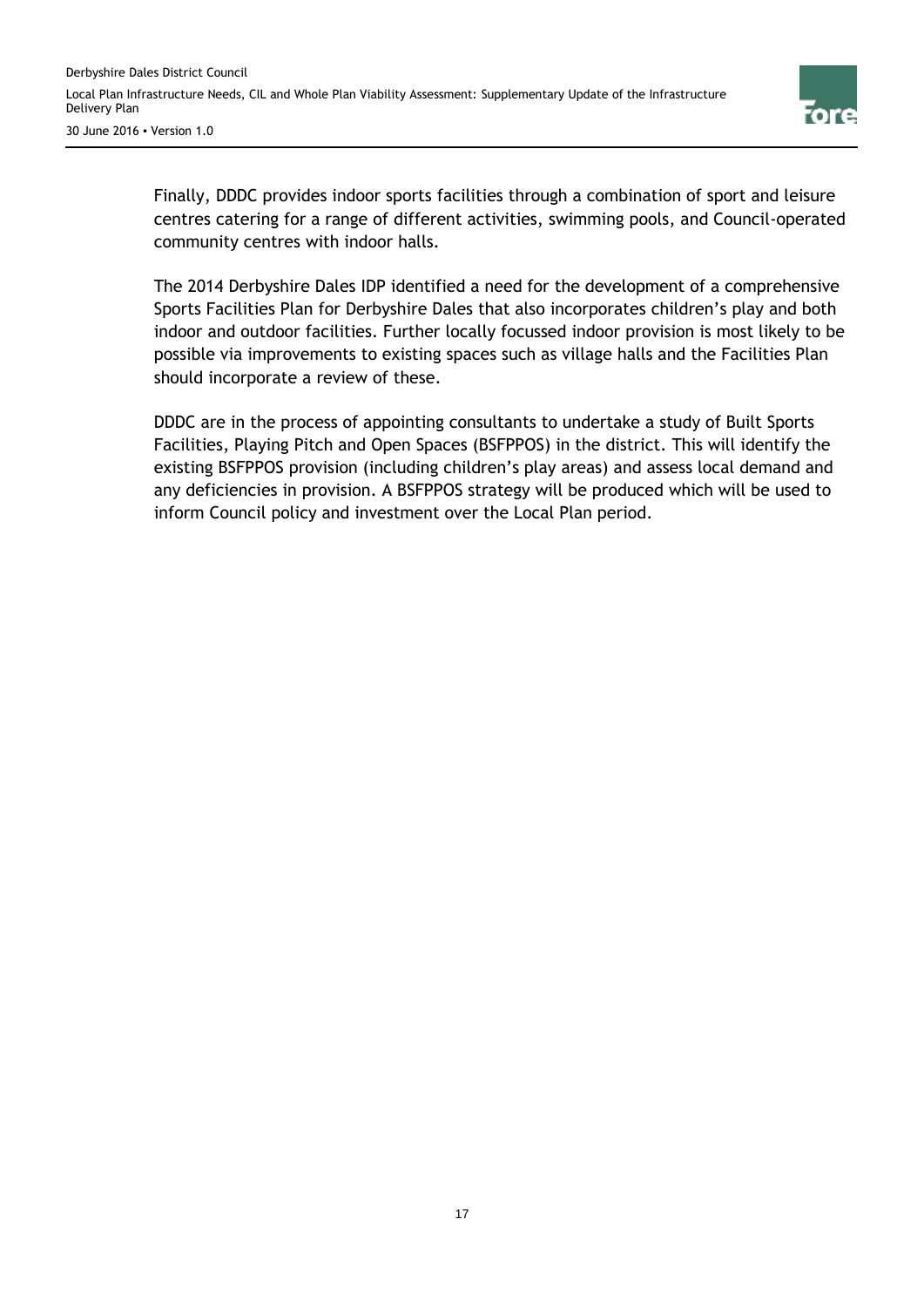Derbyshire Dales District Council Local Plan Infrastructure Needs, CIL and Whole Plan Viability Assessment: Supplementary Update of the Infrastructure Delivery Plan 30 June 2016 ▪ Version 1.0



## 4 Implications for the Local Plan

### 4.1 Introduction

As noted previously, the main conclusion from the 2014 Derbyshire Dales IDP and the 2015 IDP update was that discussions with infrastructure providers showed that there are few matters of serious immediate concern for the District. Given the scale of growth proposed in the Local Plan at that time relative to existing population numbers, DDDC did not consider that any of the wider scale infrastructure and service matters identified in either 2014 or 2015 were such that it would be necessary to prevent or delay new development until they are fully resolved.

Based on this supplementary update of the IDP, this conclusion is still sound.

### 4.2 Local Highways

Local transport issues, however, will still need to be addressed, and DDDC and DCC should look to ascertain an appropriate package of measures, based on the most likely growth scenarios. Congestion in the main town centres of Matlock and Ashbourne are likely to be exacerbated by the cumulative impact of potential development sites. Any improvements should also be designed to improve the reliability of bus services.

In order to confirm (or otherwise) the continued promotion of a bypass for Ashbourne, more detailed analysis and testing will be required to establish the costs and benefits of a bypass as part of the development of the Local Plans across Derbyshire (not just Derbyshire Dales). This will need to be led by DCC, and should be undertaken in parallel with the identification of any online junction improvements through the current transport study, to provide the additional capacity necessary to facilitate new development in a holistic way.

### 4.3 Rail

The success of the CRP for the Matlock to Derby rail line since 2008 is evidence of how improved rail links can help support growth, but the line is currently single-track, which prevents any further increase in the frequency of services without an infrastructure scheme (such as a passing loop) being implemented. Such an improvement needs to be promoted by DCC and the CRP through ongoing engagement with Network Rail. The Local Plan will need to consider how developer contributions can mitigate the impact of additional passengers on an already potentially crowded route.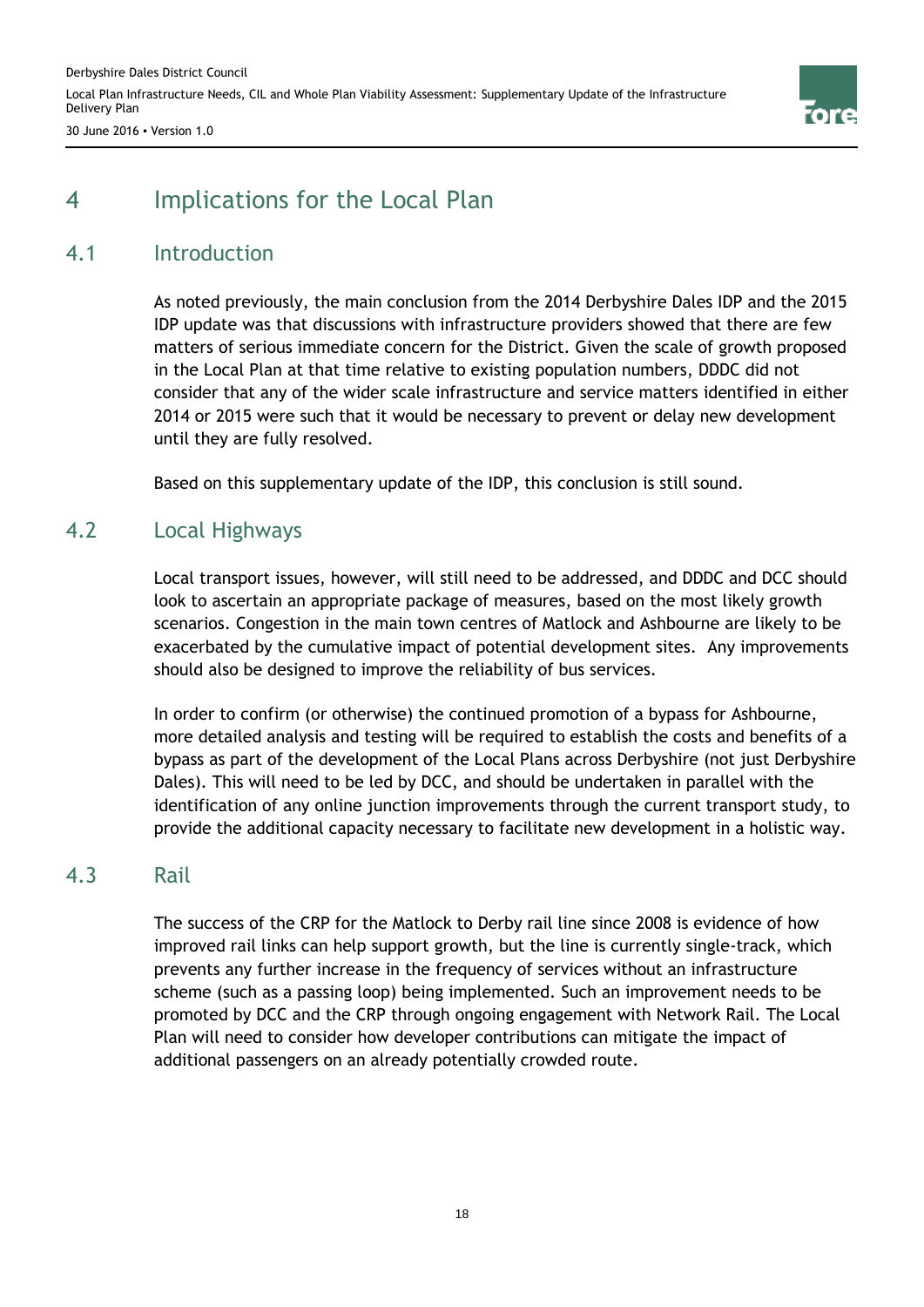

30 June 2016 ▪ Version 1.0

## 4.4 Walking and Cycling

Cycling and pedestrian networks are a key part of Derbyshire's transport and green infrastructure. It is important to provide a safe walking and cycling environment as well as a cross-county network to link villages and communities with sustainable travel routes, and the continued development of these networks alongside new development is essential. However, future development of these strategic routes is more appropriate for funding through the LGF or future rounds of the LSTF, with developer contributions being used to fund connections to the routes, as opposed to the routes themselves.

### 4.5 Utilities and Telecommunications

The anticipated future growth is unlikely to require any significant enhancements in national supply infrastructure for the main utilities of electricity, gas and water, nor the principal emergency services. In all cases, providers generally respond to housing growth, but, with the exception of requirements for sewerage capacity improvements associated with some specific development sites, there are no other identified issues within the main centres based on the potential sites as they are at present.

Continued investment in broadband through the Digital Derbyshire project will help ensure that future occupants have access to sustainable communications infrastructure.

### 4.6 Health

Health services also respond to demand but a more scattered approach to development is likely to place pressure on primary care services, because the development sites in the District are generally of insufficient size to trigger capital works. In order to provide health services for these sites, there would instead be a requirement for revenue funding, which is unlikely to be delivered by developer contributions.

### 4.7 Education

DCC has developed a robust method for establishing what increases in provision of education facilities are required, where and when, arising from housing growth projections. Improvements to primary provision across the District have been identified, alongside preferred options to overcome the forecast issues, although there remain uncertainties as to how the move to academy status for all primary schools by 2022 will affect the ability to deliver the necessary improvements.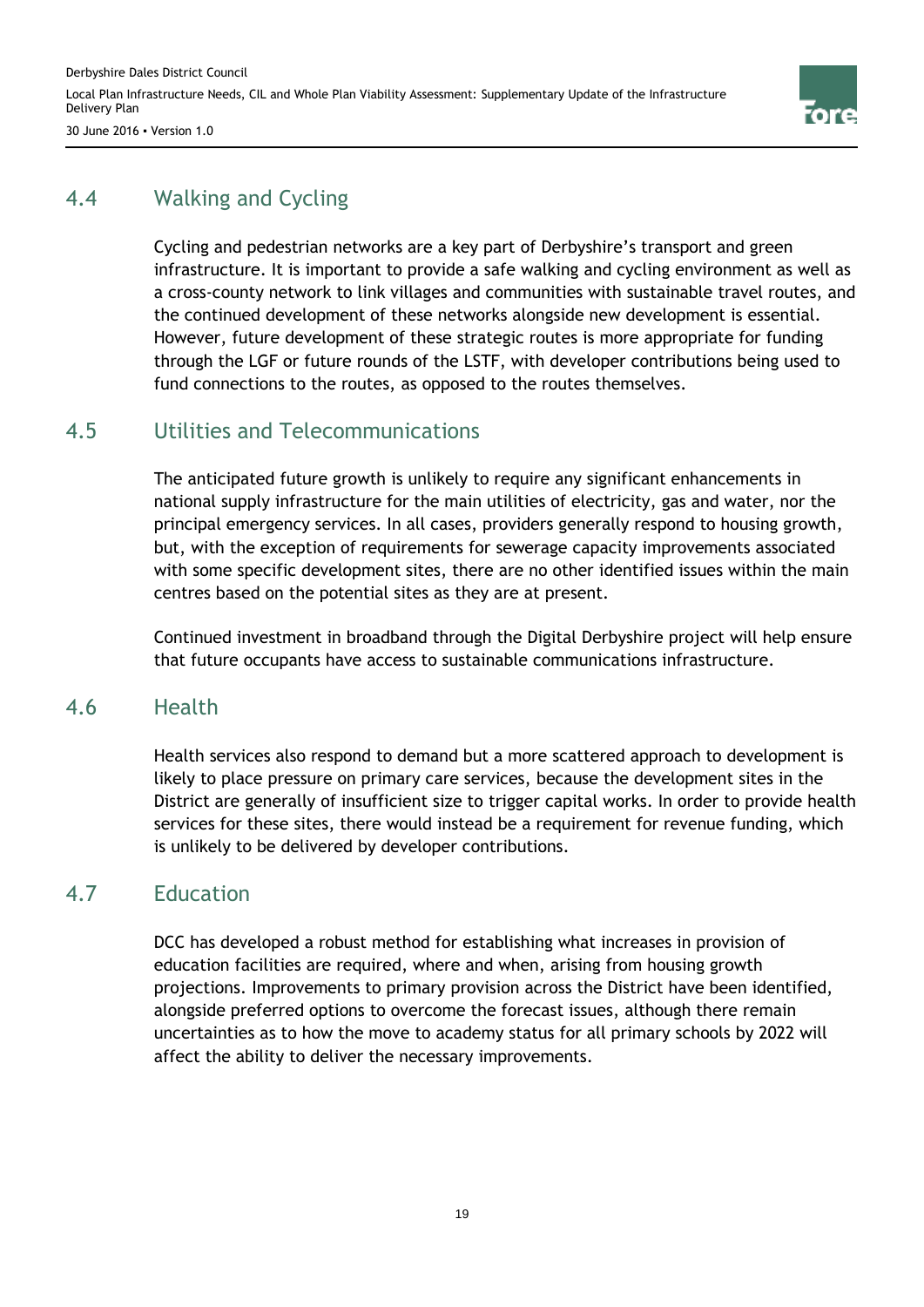

## 4.8 Commmunity Facilities

The provision of community facilities such as libraries and sports facilities is changing and likely to remain under pressure with future funding settlements for DDDC. Although not a significant influence on growth, such facilities are essential to enhance the quality of life for new residents and the existing population, but funding will be needed outside the Local Plan process.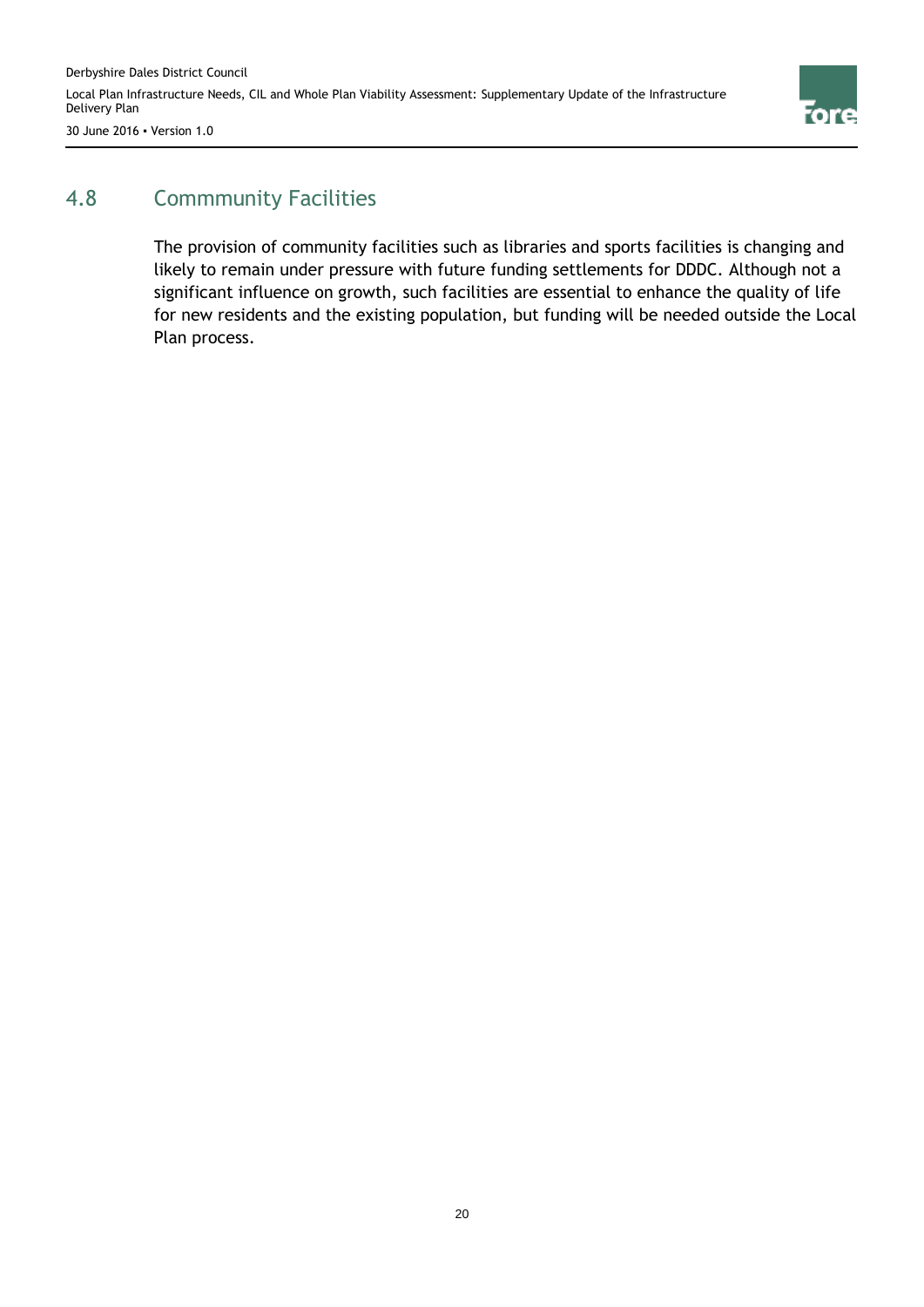

## 5 Identified Funding Gap and Opportunities for CIL

## 5.1 Funding Gap

The updated IDP includes a varied level of information about the anticipated costs of the infrastructure required to support the growth envisaged in the Local Plan.

In some cases, such as local transport and education, where DDDC or DCC is generally the lead authority, information is good and thorough. In others, where either Council is not the lead authority, such as utilities (various utility companies), and healthcare (NHS), information is a lot more scarce, and provision generally follows demand, or more specific site development than is being considered at present.

This makes identifying a specific funding 'gap' quite difficult at this stage. However, concentrating on the areas where there is more certainty, and making some reasonable assumptions on other contributions, does give some opportunity to quantify the current 'gap', albeit in broad terms at this stage.

## 5.2 Opportunities for CIL

Based on the information gained to date, it is likely that transport and education infrastructure will form the majority of the "essential" projects required to support future growth that would be eligible for CIL. These are the main infrastructure needs that are known at present, and where existing funding sources are unlikely to fully cover the costs of the improvements.

In the case of education, the development of the estimated costs of the infrastructure to date is robust, given DCC's formula for developer contributions and the level of work already undertaken on the improvements required to support growth.

For transport and green infrastructure improvements, it is more difficult to put a figure on the current funding 'gap' as some of the schemes listed in the updated IDP simply have "unknown" as the cost estimate until more detailed assessment work is undertaken. Therefore, an additional allowance needs to be made for these elements until some robust and realistic estimates have been provided as part of the more detailed assessment to be led by DCC.

It is therefore recommended that the aggregate funding 'gap' at this time is taken as £22 million, with the following infrastructure improvements forming the draft Regulation 123 list for any CIL scheme: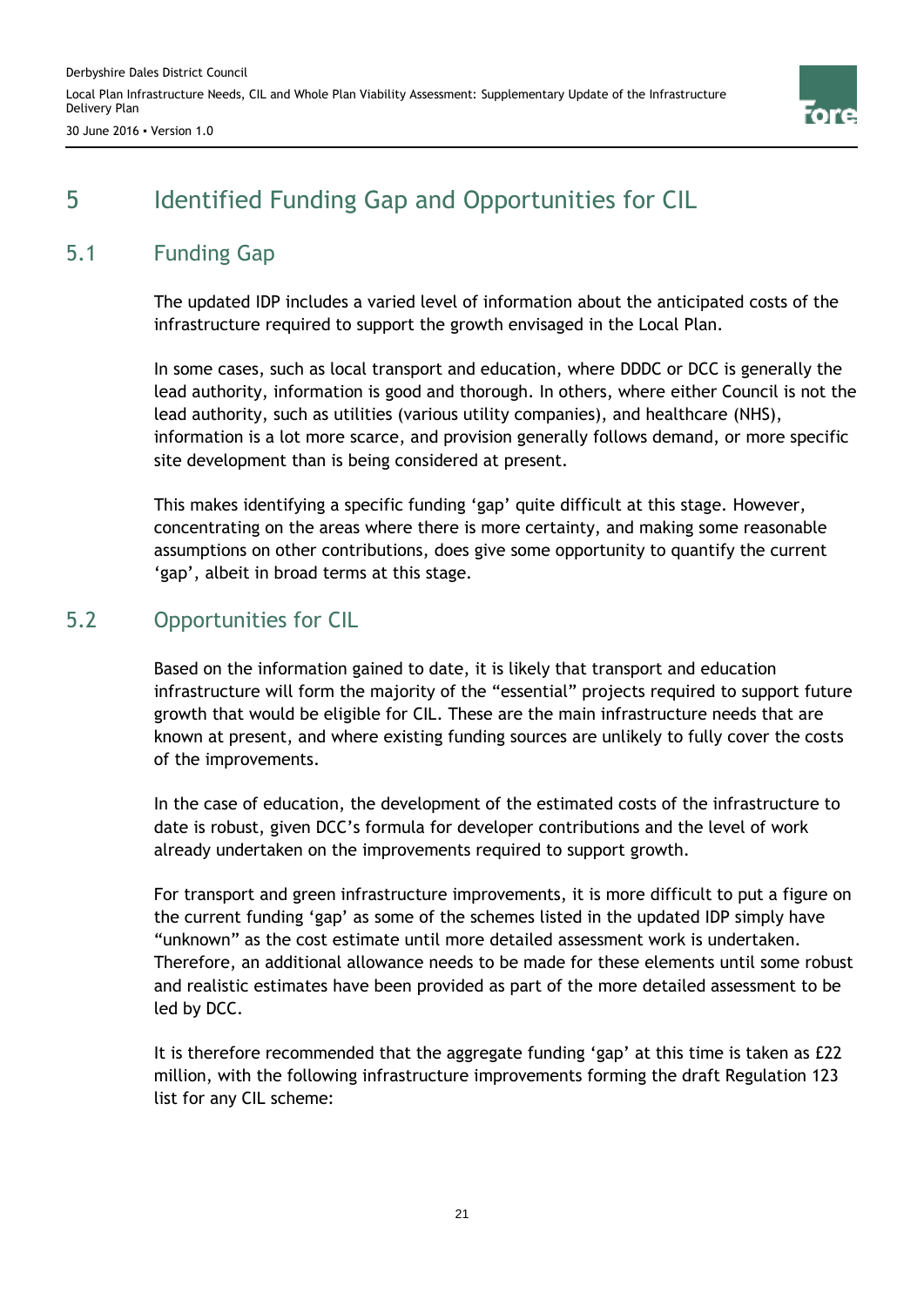

- Junction/highway capacity and traffic management improvements in Ashbourne, Matlock and Wirksworth – assume an allowance of £1 million in each location;
- Ashbourne Bypass £12 million;
- Additional primary school capacity in Ashbourne and Wirksworth £6 million in total; and,
- Delivery of green infrastructure improvements on County Council Countryside Sites assume £1 million over a 10 year period.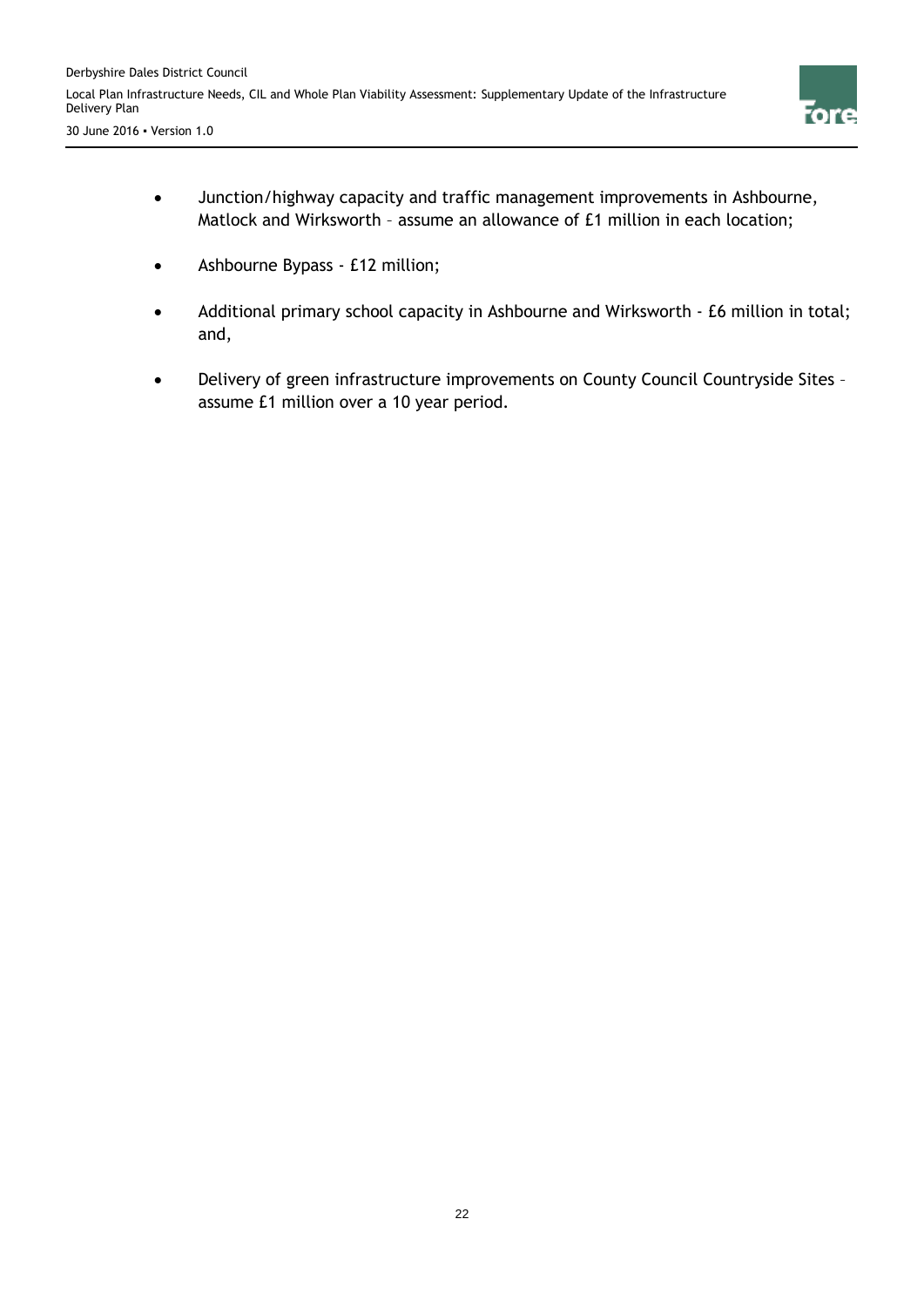Derbyshire Dales District Council Local Plan Infrastructure Needs, CIL and Whole Plan Viability Assessment: Supplementary Update of the Infrastructure Delivery Plan



30 June 2016 ▪ Version 1.0

## 6 Taking Forward the Updated IDP

This commission, and that undertaken in 2015, have critically reviewed the previous infrastructure plans prepared for Derbyshire Dales, and developed an updated IDP that should provide a robust evidence base for the production of CIL, particularly in terms of its identification of the critical infrastructure to support the planned growth in Derbyshire Dales.

It has also identified a justifiable aggregate funding 'gap' (of around £22 million), and the elements of infrastructure that would be appropriate to be considered for funding through CIL (mainly transport, education and green infrastructure facilities).

However, the IDP, as has been updated, and the associated infrastructure schedule, represent a point in time. Delivering infrastructure does not stand still, as planning applications are submitted, land use proposals alter, funding regimes differ, and the process of developing the Local Plan proceeds.

To build on the work done in updating in the IDP, and to ensure that DDDC and DCC are in the best possible position to take an early view as to which infrastructure schemes it may seek to put forward for potential future competitive funding rounds, or to allow the work in progress to be used to respond to any planning applications that are received between now and the start of any CIL scheme, it is recommended that the updated IDP and accompanying infrastructure schedule be taken forward as working documents.

Using a spreadsheet approach initially, the accompanying infrastructure schedule plots the key infrastructure schemes against timeframe, cost (including a spend profile), lead agency, funding sources and gaps, risk, alternatives and priority, to provide a 'live' working copy of an infrastructure schedule that DDDC could use to monitor progress across all departments, and as a means of tackling the delivery of the infrastructure necessary to support the growth aspirations of Derbyshire Dales.

The working infrastructure schedule could even be an open source document in time, allowing developers an upfront view of the likely infrastructure requirements of bringing forward various sites, as well as being a powerful collaborative tool with other partner agencies who the work done to date has found can be sometimes difficult to engage with at a strategic level.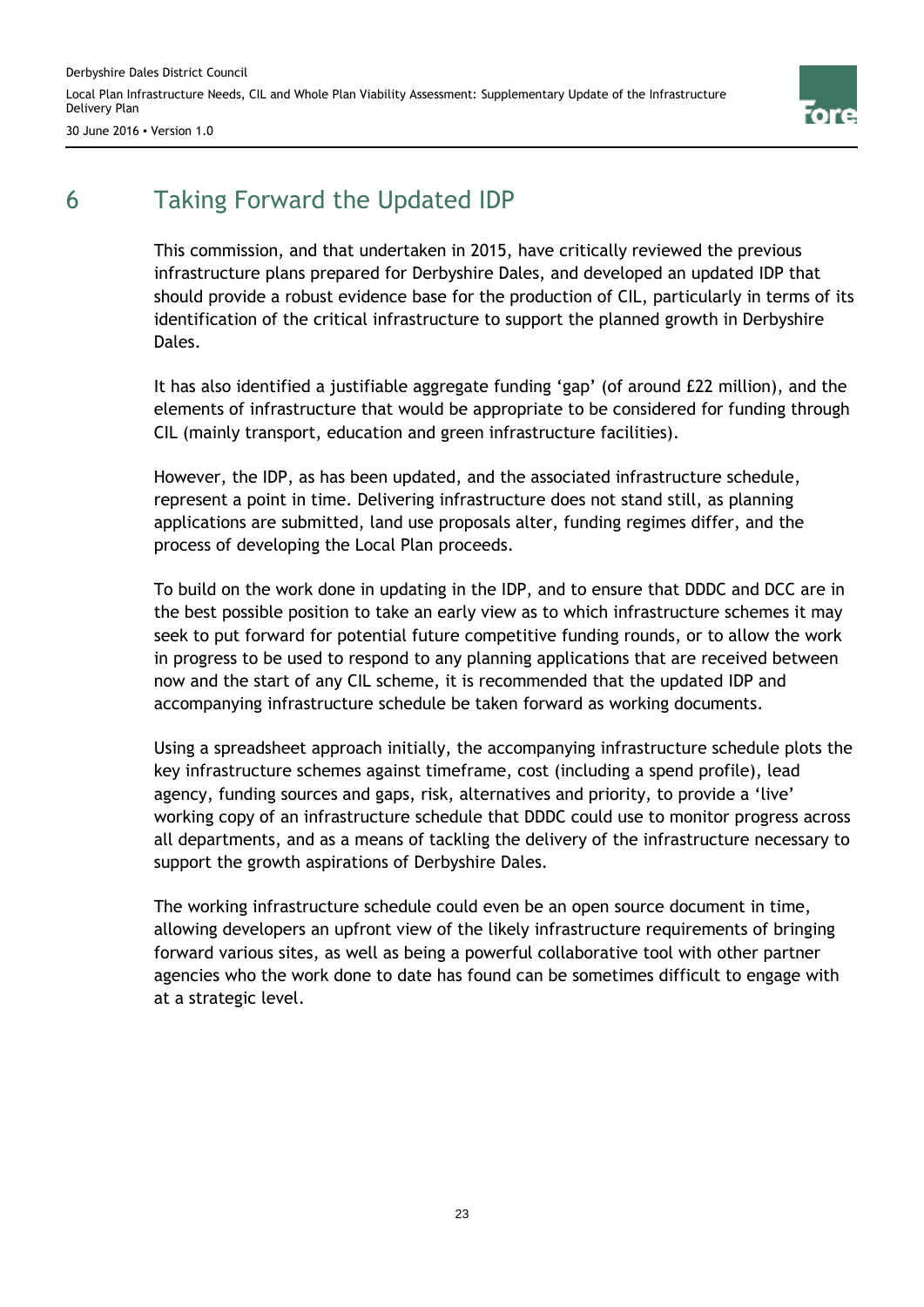

# Appendix A

Updated Working Infrastructure Schedule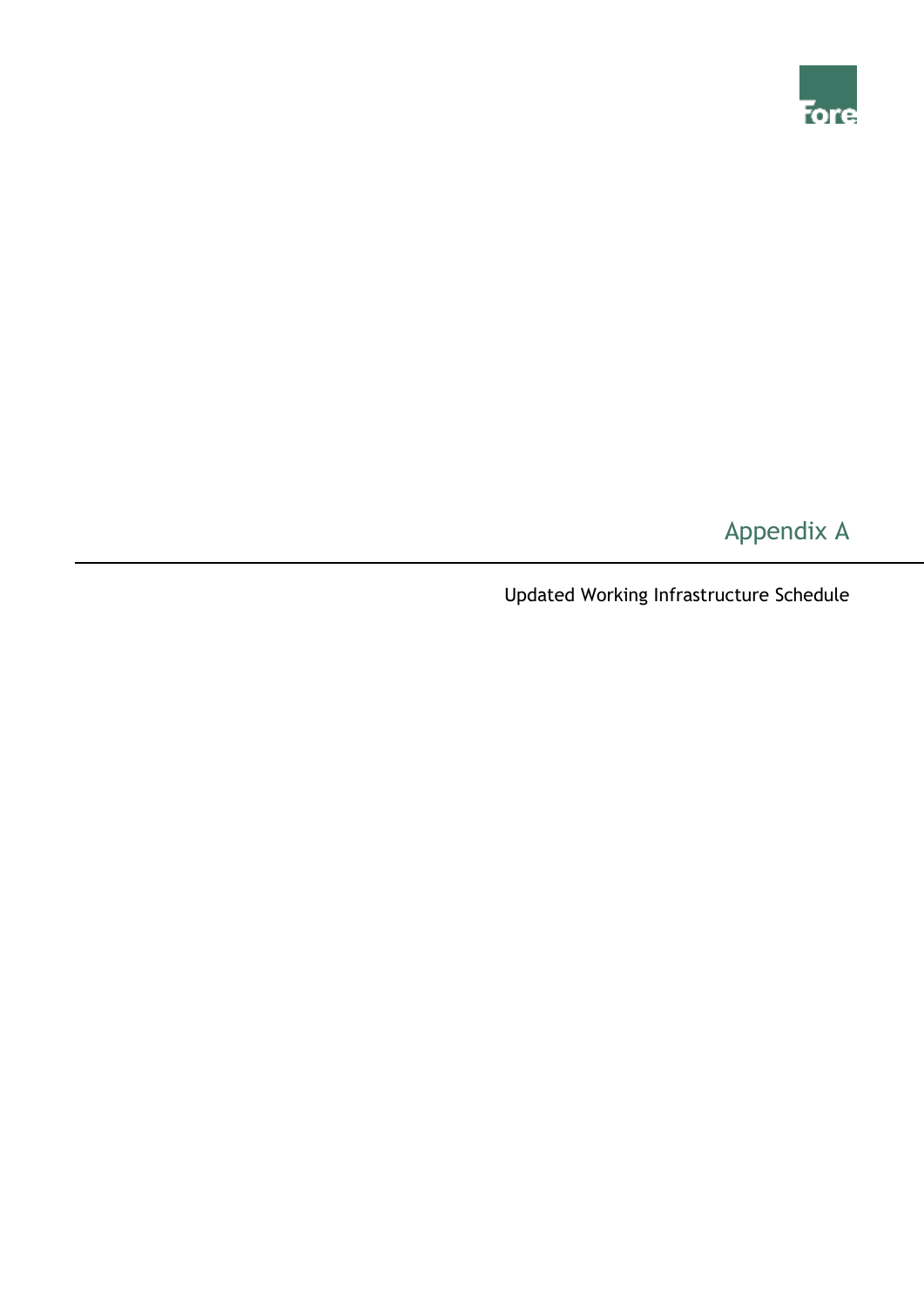#### **Draft Infrastructure Delivery Schedule and Funding Profile**

| <b>ALE</b>                |                            |                                                                                        |                      |                                       |                        |                    |               |                                                           |          |       |       |       |       |       |       | rore                                                                                                                                                                                                                                                                                                                                                                                                                                                                                                                                      |
|---------------------------|----------------------------|----------------------------------------------------------------------------------------|----------------------|---------------------------------------|------------------------|--------------------|---------------|-----------------------------------------------------------|----------|-------|-------|-------|-------|-------|-------|-------------------------------------------------------------------------------------------------------------------------------------------------------------------------------------------------------------------------------------------------------------------------------------------------------------------------------------------------------------------------------------------------------------------------------------------------------------------------------------------------------------------------------------------|
| <b>RICT COLIN</b><br>Type | Sub-Category               | <b>Infrastructure Project</b>                                                          | <b>Site Specific</b> | Site(s) Affected                      | Priority               | Timeframe          | stimated Cost | <b>Lead Agency</b>                                        |          |       |       |       |       |       |       | <b>Estimated Spend Profile by Year</b><br>Total<br><b>Funding Sources &amp;</b><br>Current<br>Risks<br><b>Notes</b>                                                                                                                                                                                                                                                                                                                                                                                                                       |
|                           |                            |                                                                                        | (Y/N)                |                                       |                        |                    | $($ £000s $)$ |                                                           | Pre-2015 |       |       |       |       |       |       | 2015/16 2016/17 2017/18 2018/19 2019/20 2020/21 2021/22 2022/23 2023/24 2024/25 2025/26 2026/27 2027/28 2028/29 post-2015 Commitment (Y/N) Funding Gap                                                                                                                                                                                                                                                                                                                                                                                    |
| <b>Transport</b>          |                            | Strategic Highways New quiet road surfacing on A50 in Doveridge                        | Y                    |                                       | Desirable              | 2016-2026          | 2,800         | A50 DBFO Team                                             |          |       |       |       |       |       |       | A50 DBFO Team has indicated that resurfacing  Cost estimate assumes 3km dual carriageway<br>would normally only be considered when existing resurfacing at £50/sqm<br>A50 DBFO (N)<br>Private<br>2,800<br>2,800<br>surface has reached the end of its life - process Alternative mitigation to reducing noise levels at<br>sector developer (N)<br>likely to require surface retexturing/planing and source could include on-site measures to reduce<br>inlay with a thin wearing course system<br>the levels of noise reaching receptors |
|                           | Local Highways             | Local Transport Plan - highways maintenance and                                        | N                    |                                       | Essential              | pre-2015           | 19,370        | DCC                                                       | 19,370   |       |       |       |       |       |       | $\Omega$<br>County Council (Y)<br>$\overline{0}$<br>Works already completed                                                                                                                                                                                                                                                                                                                                                                                                                                                               |
|                           |                            | ntegrated transport schemes<br>Junction/highway capacity and traffic                   | N                    |                                       | Essential              | Unknown            | 1,000         | DCC                                                       |          |       |       |       |       |       |       | Transport Study commissioned to inform Local<br>County Council (N) Private<br>1,000<br>1,000<br>Plan. Needs testing alongside Ashbourne Bypass                                                                                                                                                                                                                                                                                                                                                                                            |
|                           |                            | management improvements in Ashbourne                                                   |                      |                                       |                        |                    |               |                                                           |          |       |       |       |       |       |       | sector developer (N)<br>options to determine optimum scheme<br>A version of the Ashbourne Bypass scheme has                                                                                                                                                                                                                                                                                                                                                                                                                               |
|                           |                            | Ashbourne Western Bypass                                                               | N                    |                                       | Desirable              | Unknown            | 12,000        | DCC                                                       |          |       |       |       |       |       |       | been put forward previously for funding through Needs further review against economic and<br>the Regional Funding Allocation (RFA) process in housing growth benefits that could be exploited<br>Local Growth Fund (N)<br>12,000<br>12,000<br>2005/06, but did not progress to a Stage 2<br>through LGF, plus needs testing alongside other<br>Private sector developer (N)<br>assessment when compared with other projects on-line capacity improvements to ascertain<br>across the East Midlands, and was therefore not optimium scheme |
|                           |                            | Junction/highway capacity and traffic<br>management improvements in Matlock            | N                    |                                       | Essential              | Unknown            | 1,000         | DCC                                                       |          |       |       |       |       |       |       | shortlisted for funding.<br>Joint County/District study of detailed works<br>County Council (N) Private<br>1.000<br>1,000<br>sector developer (N)<br>required                                                                                                                                                                                                                                                                                                                                                                             |
|                           | Rail                       | Matlock - Derby line rail improvements                                                 |                      |                                       | Desirable              | 2020-2030          | 3,000         | Derwent Valley Line<br>Community Rail Partnership,<br>DCC |          |       |       |       |       |       |       | Needs ongoing engagement with Network Rail<br>Network Rail (N)<br>No schemes currently included in Network Rail<br>CRP and DCC have both requested a passing<br>3,000<br>3,000<br>Private sector developer (N)<br>future spending plans<br>loop in responses to recent consultation                                                                                                                                                                                                                                                       |
|                           |                            | Bus reliability improvements in Matlock                                                | N                    |                                       | Essential              | Unknown            |               | DDDC, Bus Operators                                       |          |       |       |       |       |       |       | To be considered as part of Matlock study<br>0 Private sector developer (N)<br>$\overline{0}$<br>referenced above                                                                                                                                                                                                                                                                                                                                                                                                                         |
|                           |                            | Ashbourne bus station improvements                                                     | Y                    |                                       | Essential              | 2016-2021          |               | DDDC, Bus Operators                                       |          |       |       |       |       |       |       | Some improvements already committed, but<br>0 Private sector developer (Y)<br>$\overline{0}$<br>associated development yet to start on site                                                                                                                                                                                                                                                                                                                                                                                               |
|                           |                            | Doveridge to Uttoxeter quality public transport<br>improvements                        | Y                    |                                       | Desirable              | 2016-2021          |               | DCC                                                       |          |       |       |       |       |       |       | Should be taken forward as part of Local<br>0 Private sector developer (N)<br>$\overline{0}$<br><b>Transport Plan</b>                                                                                                                                                                                                                                                                                                                                                                                                                     |
|                           | Car Parking                | Car park dynamic signing improvements                                                  | N                    |                                       | Desirable              | 2016-2021          | 500           | <b>DDDC</b>                                               |          |       |       | 50    | 400   | 50    |       | Should be taken forward as part of Local<br>500<br>County Council (N)<br>500<br>No concept design yet developed<br><b>Transport Plan</b>                                                                                                                                                                                                                                                                                                                                                                                                  |
|                           |                            | stainable travel into and around the Peak                                              |                      |                                       |                        |                    |               | <b>OCC, Peak District Nation</b>                          |          |       |       |       |       |       |       | County Council (N) Private<br>Should be taken forward as part of Local                                                                                                                                                                                                                                                                                                                                                                                                                                                                    |
|                           | Sustainable Modes          | District National Park<br>Delivery of the Rights of Way Improvement Plan               | N<br>N               |                                       | Desirable<br>Desirable | Ongoing<br>Ongoing |               | Park Authority<br>DCC                                     |          |       |       |       |       |       |       | $\overline{\mathbf{0}}$<br>$\Omega$<br>Sustainable Transport Fund (or successor)<br>sector developer (N)<br>County Council (N) Private<br>Should be taken forward as part of Local<br>$\mathbf 0$<br>$\overline{0}$                                                                                                                                                                                                                                                                                                                       |
|                           |                            | and Greenway Strategies<br>Development of the Greenway and cycle network               |                      |                                       |                        |                    |               | DCC, Peak District National                               |          |       |       |       |       |       |       | Sustainable Transport Fund (or successor)<br>sector developer (N)<br>County Council (N) Private                                                                                                                                                                                                                                                                                                                                                                                                                                           |
|                           |                            | including the White Peak Cycle Loop to extend<br>the Monsal Trail to Matlock           |                      |                                       | Desirable              | 2016-2021          |               | Park Authority                                            |          |       |       |       |       |       |       | $\mathbf 0$<br>$\Omega$<br>sector developer (N)<br>County Council (N) Private<br>Should be taken forward as part of Local                                                                                                                                                                                                                                                                                                                                                                                                                 |
|                           |                            | Cycling improvements in Matlock                                                        | Y                    |                                       | Desirable              | Unknown            |               | DCC                                                       |          |       |       |       |       |       |       | $\mathbf{0}$<br>$\Omega$<br>sector developer (N)<br>Sustainable Transport Fund (or successor)<br>County Council (N) Private<br>Should be taken forward as part of Local                                                                                                                                                                                                                                                                                                                                                                   |
|                           |                            | Cycling improvements in Tansley<br>Improvements to footways/footpaths in               | Y<br>Y               |                                       | Desirable<br>Desirable | Unknown<br>Unknown |               | DCC<br>DCC                                                |          |       |       |       |       |       |       | $\mathbf{0}$<br>$\sqrt{2}$<br>Sustainable Transport Fund (or successor)<br>sector developer (N)<br>County Council (N) Private<br>Should be taken forward as part of Local<br>$\mathbf 0$<br>$\overline{0}$                                                                                                                                                                                                                                                                                                                                |
|                           |                            | Wirksworth<br>Cycle paths in Doveridge                                                 | Y                    |                                       | Desirable              | Unknown            |               | DCC                                                       |          |       |       |       |       |       |       | Sustainable Transport Fund (or successor)<br>sector developer (N)<br>County Council (N) Private<br>Should be taken forward as part of Local<br>$\mathbf 0$<br>$\overline{0}$                                                                                                                                                                                                                                                                                                                                                              |
|                           |                            | Towpath improvement works on Cromford Canal                                            | N                    |                                       | Desirable              | pre-2015           | 50            | DCC                                                       | 50       |       |       |       |       |       |       | sector developer (N)<br>Sustainable Transport Fund (or successor)<br>County Council (Y)<br>$\overline{\mathbf{0}}$<br>$\overline{\phantom{0}}$                                                                                                                                                                                                                                                                                                                                                                                            |
|                           |                            | rom Gregory Tunnel to High Peak Junction<br>Delivery of Strategic Waterways Priorities | N                    |                                       | Desirable              | 2016-2021          |               | DCC, Cromford Canal<br>Partnership                        |          |       |       |       |       |       |       | County Council (N) Private<br>Should be taken forward as part of Local<br>$\overline{0}$<br>$\Omega$<br>sector developer (N)<br>Sustainable Transport Fund (or successor)                                                                                                                                                                                                                                                                                                                                                                 |
|                           | Open Spaces and<br>Natural | Trent Valley Vision - evidence collection to inform                                    |                      |                                       | Desirable              | 2016-2021          | 150           | <b>DCC</b>                                                |          | 50    | 50    | 50    |       |       |       | To be funded principally from sources outside the<br>150<br>$\overline{0}$                                                                                                                                                                                                                                                                                                                                                                                                                                                                |
| Infrastructure            | :nvironment                | landscape vision and strategy<br>Local Biodiversity Action Plan - protect, maintain,   | <b>N</b>             |                                       | Desirable              | pre-2015           | 600           | ming and Wildlife Advisory<br>Group, Derbyshire Wildlife  | 600      |       |       |       |       |       |       | County Council (Y)<br>planning process<br>County Council (N) Private<br>To be funded principally from sources outside the<br>$\Omega$<br>- 0                                                                                                                                                                                                                                                                                                                                                                                              |
|                           |                            | manage, enhance & create habitats<br>Delivery of Green Infrastructure improvements on  |                      |                                       |                        |                    |               | Trust                                                     |          |       |       |       |       |       |       | sector developer (N)<br>planning process<br>To be funded principally from sources outside the<br>County Council (N) Private                                                                                                                                                                                                                                                                                                                                                                                                               |
|                           |                            | County Council Countryside Sites<br>Improvements to parks and open spaces in           | N<br>Y               |                                       | Essential<br>Desirable | Ongoing<br>Unkown  | 1.000         | <b>DCC</b><br><b>DDDC</b>                                 |          |       | 100   | 100   | 100   | 100   | 100   | 1,000<br>1,000<br>100<br>100<br>100<br>100<br>100<br>sector developer (N)<br>planning process<br>District Council (N) Private<br>To be funded principally from sources outside the<br>$\mathbf{0}$<br>$\sim$                                                                                                                                                                                                                                                                                                                              |
| ilities                   | <sup>T</sup> elecomms      | Wirksworth<br>Digital Derbyshire - roll-out of super-fast                              | N                    |                                       | Essential              | 2016-2021          | 15,000        | DCC, BT (private sector)                                  | 5,000    | 2,000 | 2,000 | 2,000 | 2,000 | 2,000 |       | sector developer (N)<br>planning process<br>£7,390,000 from BDUK<br>Costs shown relate to elements within Derbyshire<br>10,000<br>£2,500,000 from ERDF<br>$\overline{0}$                                                                                                                                                                                                                                                                                                                                                                  |
|                           | Water/Waste Water          | broadband<br>Localised capacity improvements associated with                           |                      |                                       |                        |                    |               |                                                           |          |       |       |       |       |       |       | <b>Dales District</b><br>£4,890,000 from DCC<br>Localised capacity upgrades may be required to                                                                                                                                                                                                                                                                                                                                                                                                                                            |
|                           |                            | specific development sites                                                             |                      |                                       | Essential              | 2016-2026          | Unknown       | Severn Trent Water                                        |          |       |       |       |       |       |       | Private sector developer (N)<br>$\mathbf{0}$<br>$\Omega$<br>accommodate development, subject to further<br>modelling and confirmation of connection points<br>Expansion of WTW feasible on and adjacent to                                                                                                                                                                                                                                                                                                                                |
|                           |                            | Upgrade to Ashbourne Water Treatment Works                                             |                      |                                       | Essential              | 2016-2026          | 7.000         | Severn Trent Water                                        |          |       |       | 3,500 |       |       | 3,500 | EA and planning approval of phased capacity<br>existing WTW. Phased approach allows costs to<br>Severn Trent Water (Y)<br>7,000<br>increases may impact delivery. Costs stated do be spread over Severn Trent Water's current<br>$\overline{0}$<br>Private sector developer (N)<br>not include ancillary pipework etc.<br>funding period and next funding period (from<br>2020). Spending profile indicative.                                                                                                                             |
|                           | Electricity<br>Gas         |                                                                                        |                      |                                       |                        |                    |               |                                                           |          |       |       |       |       |       |       | $\sim$                                                                                                                                                                                                                                                                                                                                                                                                                                                                                                                                    |
|                           |                            |                                                                                        |                      |                                       |                        |                    |               |                                                           |          |       |       |       |       |       |       | $\mathbf 0$<br>$\overline{0}$                                                                                                                                                                                                                                                                                                                                                                                                                                                                                                             |
| <u>Management</u>         |                            |                                                                                        |                      |                                       |                        |                    |               |                                                           |          |       |       |       |       |       |       |                                                                                                                                                                                                                                                                                                                                                                                                                                                                                                                                           |
| ooding and<br>)rainage    | Flood Defence              | Local flood defence schemes to reduce risk of<br>urface water flooding                 | N                    |                                       | Essential              | 2016/2017          | 314           | DCC                                                       | 300      |       | 14    |       |       |       |       | 14<br>$\overline{0}$<br>County Council (Y)<br>Works almost complete                                                                                                                                                                                                                                                                                                                                                                                                                                                                       |
| Social<br>Infrastructure  | lucation                   | Additional primary school capacity in Ashbourne                                        |                      |                                       | Essential              | 2016-2026          | 4,000         | DCC                                                       |          |       |       |       |       |       |       | Funding gap shown takes into account planned<br>Funding gap shown takes into account planned<br>contributions from private sector developers under Assumes expansions across three existing<br>acrood formula<br>County Council (N) Private<br>4,000<br>1,800<br>sector developer (Y)                                                                                                                                                                                                                                                     |
|                           |                            | Primary school in Wirksworth                                                           |                      |                                       | Essential              | 2016-2026          | 6.000         | <b>DCC</b>                                                |          |       |       |       |       |       |       | agreed formula<br>Funding gap shown takes into account planned<br>County Council (N) Private<br>Funding gap snown takes into account planned<br>contributions from private sector developers under Assumes consolidation of existing schools with<br>acrood formula<br>6.000<br>2,700                                                                                                                                                                                                                                                     |
|                           |                            |                                                                                        |                      |                                       |                        |                    |               |                                                           |          |       |       |       |       |       |       | sector developer (Y)<br>agreed formula<br>Funding gap shown takes into account planned Assumes provision of additional places at existing                                                                                                                                                                                                                                                                                                                                                                                                 |
|                           |                            | Primary schools across the District                                                    | Y                    |                                       | Essential              | 2016-2026          | Unknown       | DCC                                                       |          |       |       |       |       |       |       | County Council (N) Private<br>Unknown<br>contributions from private sector developers under schools and some provision of new schools<br>sector developer (Y)<br>associated with new development<br>agreed formula                                                                                                                                                                                                                                                                                                                        |
|                           |                            | vision of accommodation, care and support for                                          |                      |                                       |                        |                    |               |                                                           |          |       |       |       |       |       |       |                                                                                                                                                                                                                                                                                                                                                                                                                                                                                                                                           |
|                           | Adult Care                 | older people including ExtraCare                                                       | N                    |                                       | Essential              | 2016-2021          | 200           | DCC                                                       |          | 50    | 50    | 50    | 50    | 50    |       | 250<br>County Council (Y)<br>$\overline{0}$<br>Funding beyond 2020 is uncertain                                                                                                                                                                                                                                                                                                                                                                                                                                                           |
|                           | Community and<br>Culture   | Replacement of Matlock Library                                                         | N                    |                                       | Desirable              | 2016-2021          | 2,500         | DCC                                                       |          |       |       |       |       |       |       | County Council (N) Private<br>Some doubt as to whether this can be linked to<br>2,500<br>2.500<br>sector developer (N)<br>local growth                                                                                                                                                                                                                                                                                                                                                                                                    |
|                           | Health                     | Improved health facilities                                                             |                      |                                       | Essential              | Unknown            | Unknown       | <b>NHS</b>                                                |          |       |       |       |       |       |       | Development sites are not of sufficient scale to<br>Private sector developer (N)<br>trigger capital funding but would require additional<br>$\Omega$<br>NHS England (N)<br>staffing resources to meet needs of new residents<br>(revenue funding).                                                                                                                                                                                                                                                                                        |
|                           | Fire and Rescue            |                                                                                        |                      |                                       |                        |                    |               |                                                           |          |       |       |       |       |       |       |                                                                                                                                                                                                                                                                                                                                                                                                                                                                                                                                           |
|                           | Police                     |                                                                                        |                      |                                       |                        |                    |               |                                                           |          |       |       |       |       |       |       | $\Omega$<br>$\sim$                                                                                                                                                                                                                                                                                                                                                                                                                                                                                                                        |
|                           |                            | Derwent Valley Mills World Heritage Site Projects                                      |                      |                                       |                        |                    |               |                                                           |          |       |       |       |       |       |       |                                                                                                                                                                                                                                                                                                                                                                                                                                                                                                                                           |
|                           | Heritage                   | at Cromford and Matlock Bath, including<br>restoration of Cromford Canal               |                      |                                       | Desirable              | Unknown            | 15,700        | DCC                                                       |          |       |       |       |       |       |       | County Council (N) Private<br>To be funded principally from sources outside the<br>15,700<br>15,700<br>sector developer (N)<br>planning process                                                                                                                                                                                                                                                                                                                                                                                           |
|                           | Sports                     | Sports facilities including children's play                                            |                      |                                       | Desirable              | Unknown            | Unknown       | DDDC                                                      |          |       |       |       |       |       |       | DDDC have commissioned a study to asses<br>District Council (N) Private<br>$\overline{0}$<br>sports provision (including children's play areas)<br>sector developer (N)<br>which will inform policy and investement strategy                                                                                                                                                                                                                                                                                                              |
|                           |                            |                                                                                        |                      | <b>TOTAL COST (by Financial Year)</b> |                        |                    |               |                                                           |          | 2,100 | 2,214 | 5,750 | 2,550 | 2,200 | 3,600 | 100<br>100<br>100<br>100<br>100<br>$\overline{\mathbf{0}}$<br>$\bullet$<br>$\overline{\mathbf{0}}$<br>66,914<br>Aggregate Funding Gap 44,000                                                                                                                                                                                                                                                                                                                                                                                              |